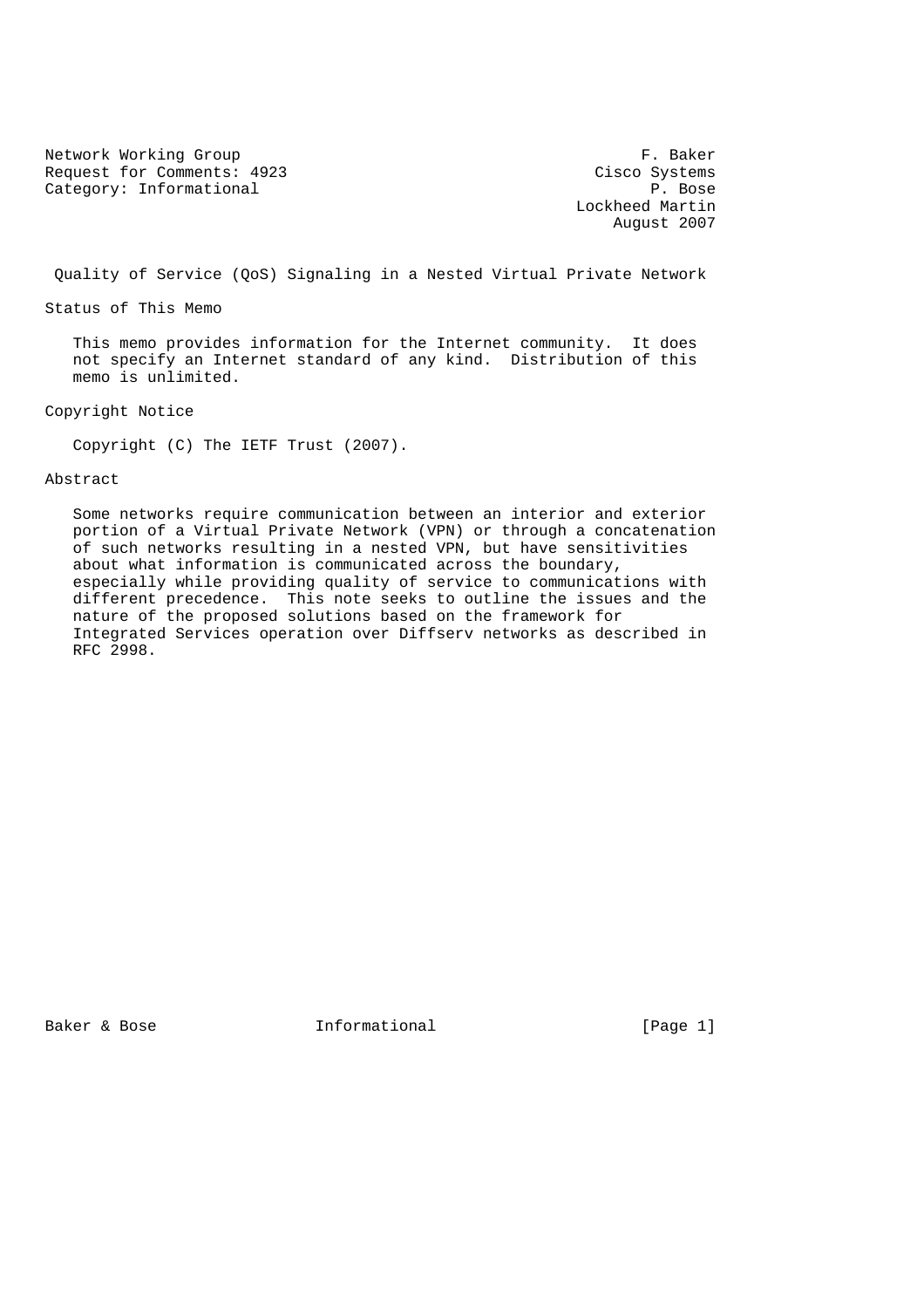# Table of Contents

| 1.2. Background Information and Terminology 4            |
|----------------------------------------------------------|
|                                                          |
|                                                          |
| 1.5. The Resource Reservation Protocol (RSVP)            |
| 1.6. Logical Structure of a VPN Router 10                |
| 2. Reservation and Preemption in a Nested VPN 13         |
| 2.1. Reservation in a Nested VPN 14                      |
|                                                          |
|                                                          |
| 2.3.1. Initial Routine Reservations - Generating         |
|                                                          |
| 2.3.2. Initial Routine Reservations - Request            |
|                                                          |
| 2.3.3. Installation of a Reservation Using Precedence 20 |
| 2.3.4. Installation of a Reservation Using Preemption 21 |
| 3. Data Flows within a VPN Router 24                     |
| 3.1. VPN Routers That Carry Data across the              |
|                                                          |
| 3.1.1. Plaintext to Ciphertext Data Flows 24             |
| 3.1.2. Ciphertext to Plaintext Data Flows 27             |
| 3.2. VPN Routers That Use the Network Guard for          |
| Signaling across the Cryptographic Boundary 28           |
|                                                          |
| $3.2.2.$ Use Case with Network Guard 30                  |
|                                                          |
|                                                          |
|                                                          |
|                                                          |
|                                                          |

Baker & Bose **Informational Example 2** and Baker & Bose 2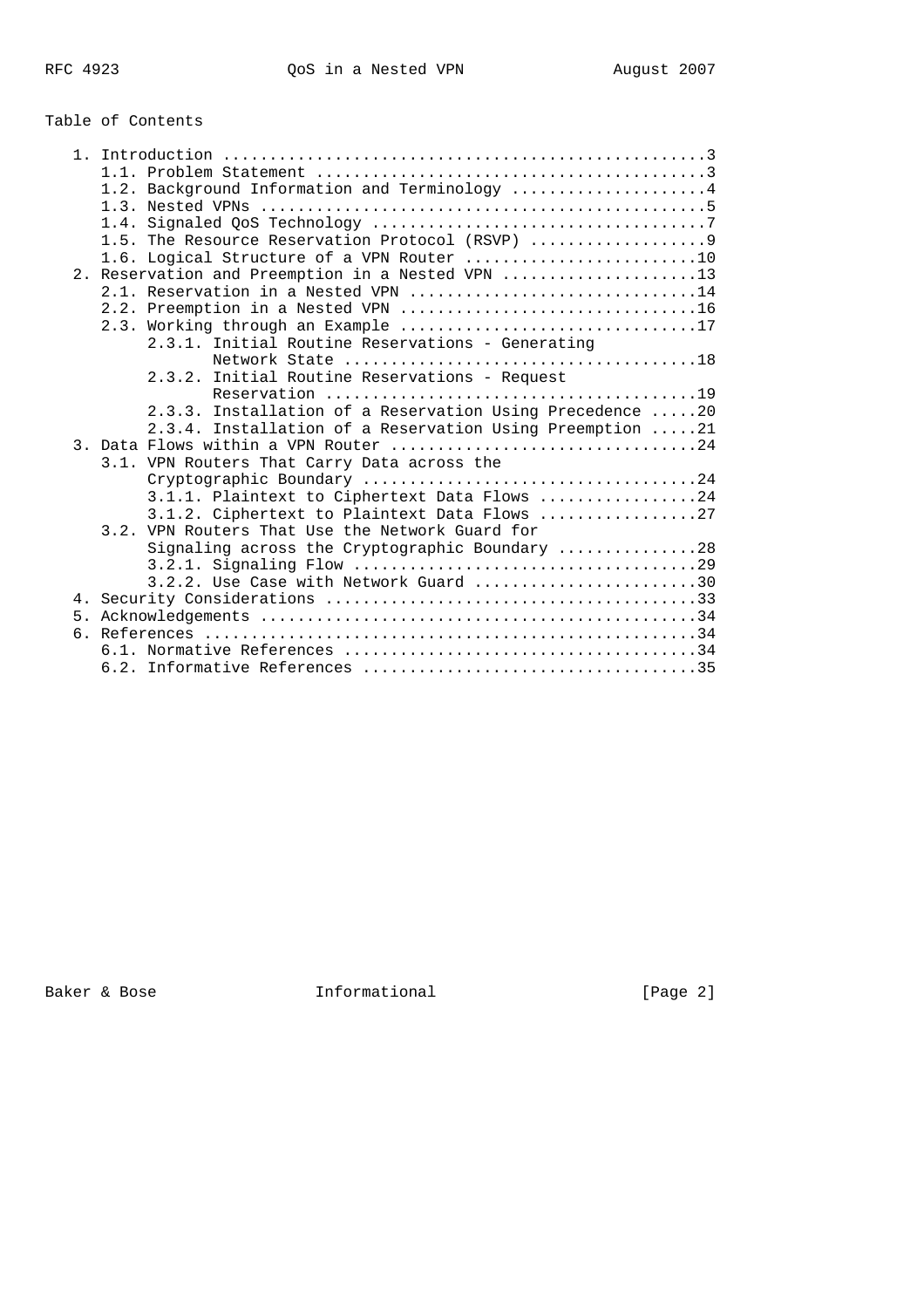- 1. Introduction
- 1.1. Problem Statement

 More and more networks wish to guarantee secure transmission of IP traffic across public LANs or WANs and therefore use Virtual Private Networks. Some networks require communication between an interior and exterior portion of a VPN or through a concatenation of such networks resulting in a nested VPN, but have sensitivities about what information is communicated across the boundary, especially while providing quality of service to communications with different precedence. This note seeks to outline the issues and the nature of the proposed solutions. The outline of the QoS solution for real time traffic has been described at a high level in [RFC4542]. The key characteristics of this proposal are that

- o it uses standardized protocols,
- o it includes reservation setup and teardown for guaranteed and controlled load services using the standardized protocols,
- o it is independent of link delay, and therefore consistent with high delay\*bandwidth networks as well as the more common variety,
- o it has no single point of failure, such as a central reservation manager,
- o it provides for the preemption of established data flows,
- o in that preemption, it not only permits a policy-admitted data flow in, but selects a specific data flow to exclude based upon control input rather than simply accepting a loss of service dictated at the discretion of the network control function, and
- o it interoperates directly with SIP Proxies, H.323 Gatekeepers, or other call management subsystems to present the other services required in a preemptive or preferential telephone network.

 The thrust of the memo surrounds VPNs that use encryption in some form, such as IPsec and their subsequent nesting across multiple network domains. This specific type of VPNs is further clarified in Section 1.3, which describes the nested VPN as an example of an IPsec or IPsec like VPN under the context of a 'customer provisioned' VPN. As a result, we will discuss the VPN router supporting "plaintext" and "ciphertext" interfaces. However, the concept extends readily to any form of aggregation, including the concept proposed in [RFC3175] of the IP traffic entering and leaving a network at identified

Baker & Bose **Informational** [Page 3]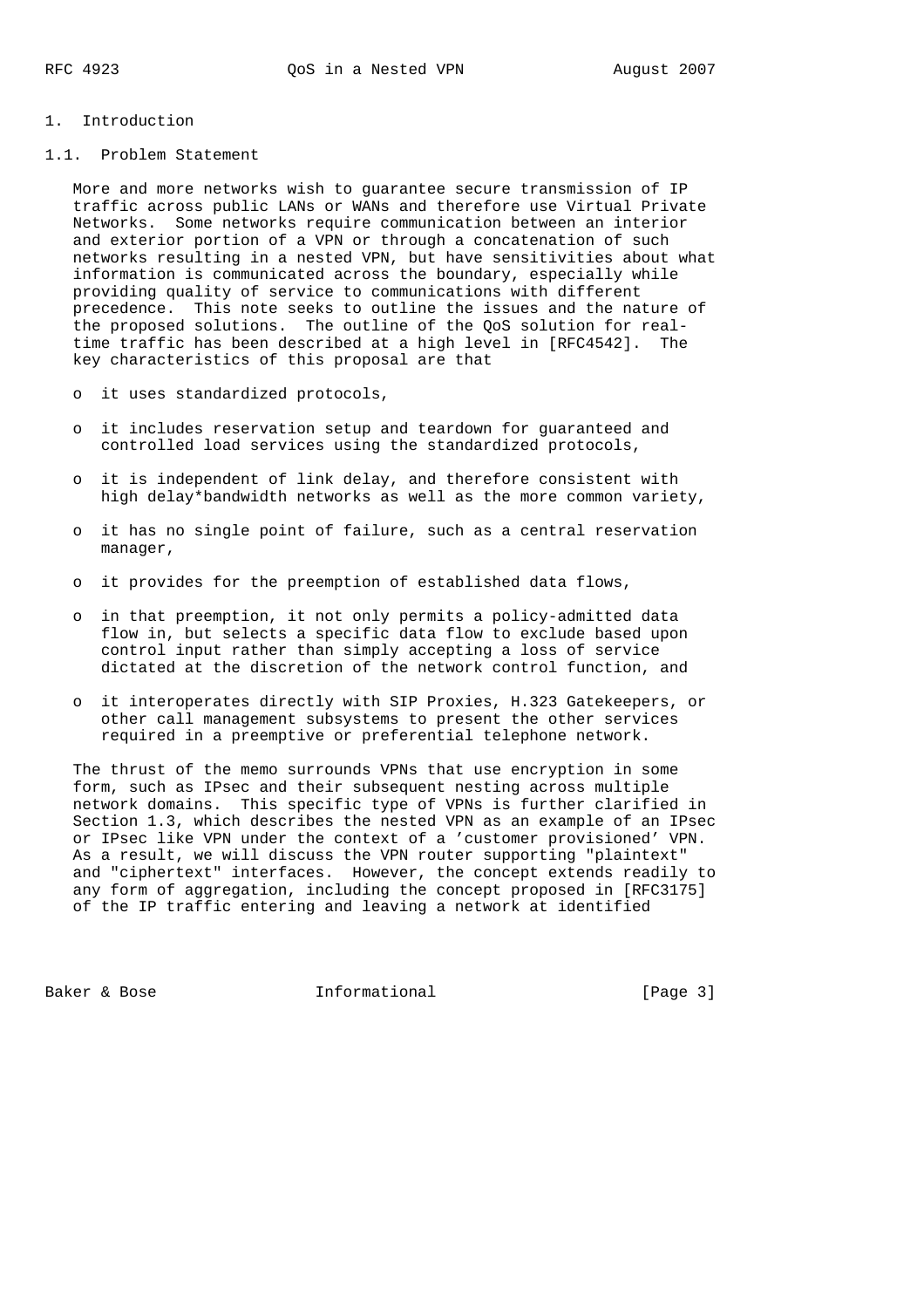points, and the use of other kinds of tunnels including Generic Routing Encapsulation (GRE), IP/IP, MPLS, and so on.

1.2. Background Information and Terminology

 A note on the use of the words "priority" and "precedence" in this document is in order. The term "priority" has been used in this context with a variety of meanings, resulting in a great deal of confusion. The term "priority" is used in this document to identify one of several possible datagram scheduling algorithms. A scheduler is used when deciding which datagram will be sent next on a computer interface; a priority scheduler always chooses a datagram from the highest priority class (queue) that is occupied, shielding one class of traffic from most of the jitter by passing jitter it would otherwise have experienced to another class. [RFC3181] applies the term to a reservation, in a sense that this document will refer to as "precedence". The term "precedence" is used in the sense implied in the phrase "Multi-Level Precedence and Preemption" [ITU.MLPP.1990]; some classes of sessions take precedence over others, which may result in bandwidth being admitted that might not otherwise have been or may result in the prejudicial termination of a lower-precedence session under a stated set of circumstances. For the purposes of the present discussion, "priority" is a set of algorithms applied to datagrams, where "precedence" is a policy attribute of sessions. The techniques of priority comparisons are used in a router or a policy decision point to implement precedence, but they are not the same thing.

 Along the same lines, it is important for the reader to understand the difference between QoS policies and policies based on the "precedence" or "importance" of data to the person or function using it. Voice, regardless of the precedence level of the call, is impeded by high levels of variation in network-induced delay. As a result, voice is often serviced using a priority queue, transferring jitter from that application's traffic to other applications. This is as true of voice for routine calls as it is for flash traffic. There are classes of application traffic that require bounded delay. That is a different concept than "no jitter"; they can accept jitter within stated bounds. Routing protocols such as OSPF or BGP are critical to the correct functioning of network infrastructure. While they are designed to work well with moderate loss levels, they are not helped by them, and even a short period of high loss can result in dramatic network events. Variation in delay, however, is not at all an issue if it is within reasonable bounds. As a result, it is common for routers to treat routing protocol datagrams in a way that limits the probability of loss, accepting relatively high delay in some cases, even though the traffic is absolutely critical to the network. Telephone call setup exchanges have this characteristic as

Baker & Bose Theorem Informational Theorem (Page 4)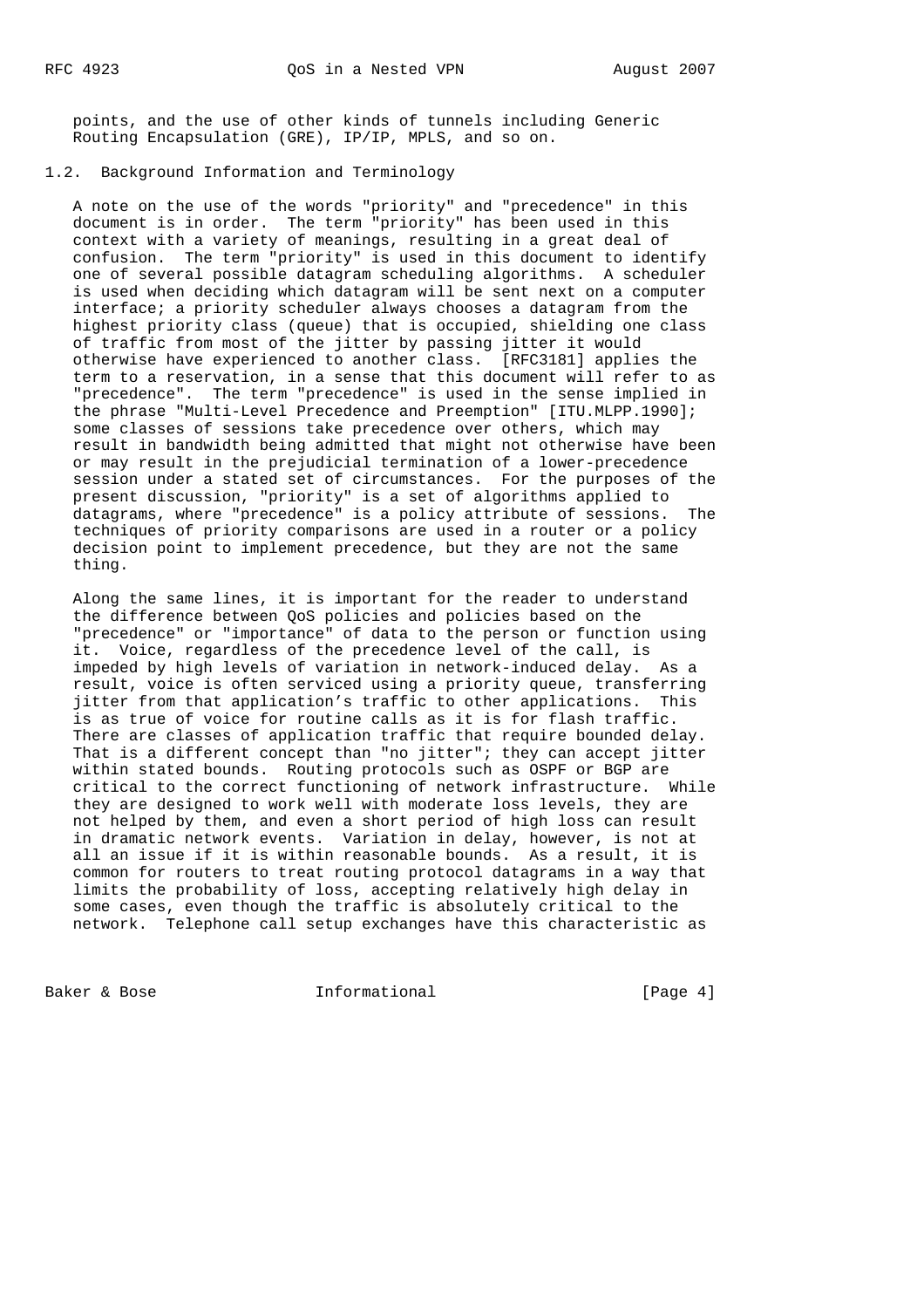well: faced with a choice between loss and delay, protocols like SIP and H.323 far prefer the latter, as the call setup time is far less than it would be if datagrams had to be retransmitted, and this is true regardless of whether the call is routine or of high precedence. As such, QoS markings tell us how to provide good service to an application independent of how "important" it may be at the current time, while "importance" can be conveyed separately in many cases.

1.3. Nested VPNs

 One could describe a nested VPN network in terms of three network diagrams. Figure 1 shows a simple network stretched across a VPN connection. The VPN router (where, following [RFC2460], a "router" is "a node that forwards packets not explicitly addressed to itself"), performs the following steps:

- o receives an IP datagram from a plaintext interface,
- o determines what remote enclave and therefore other VPN router to forward it to,
- o ensures that it has a tunnel mode security association (as generally defined in [RFC4301], Section 4) with that router,
- o encloses the encrypted datagram within another VPN (e.g., IPsec) and IP header, and
- o forwards the encapsulated datagram toward the remote VPN router.

The receiving VPN router reverses the steps:

- o determines what security association the datagram was received from,
- o decrypts the interior datagram,
- o forwards the now-decapsulated datagram on a plaintext interface.

 The use of IPsec in this manner is described as the tunnel mode of [RFC4301] and [RFC4303].

Baker & Bose The Informational The Informational [Page 5]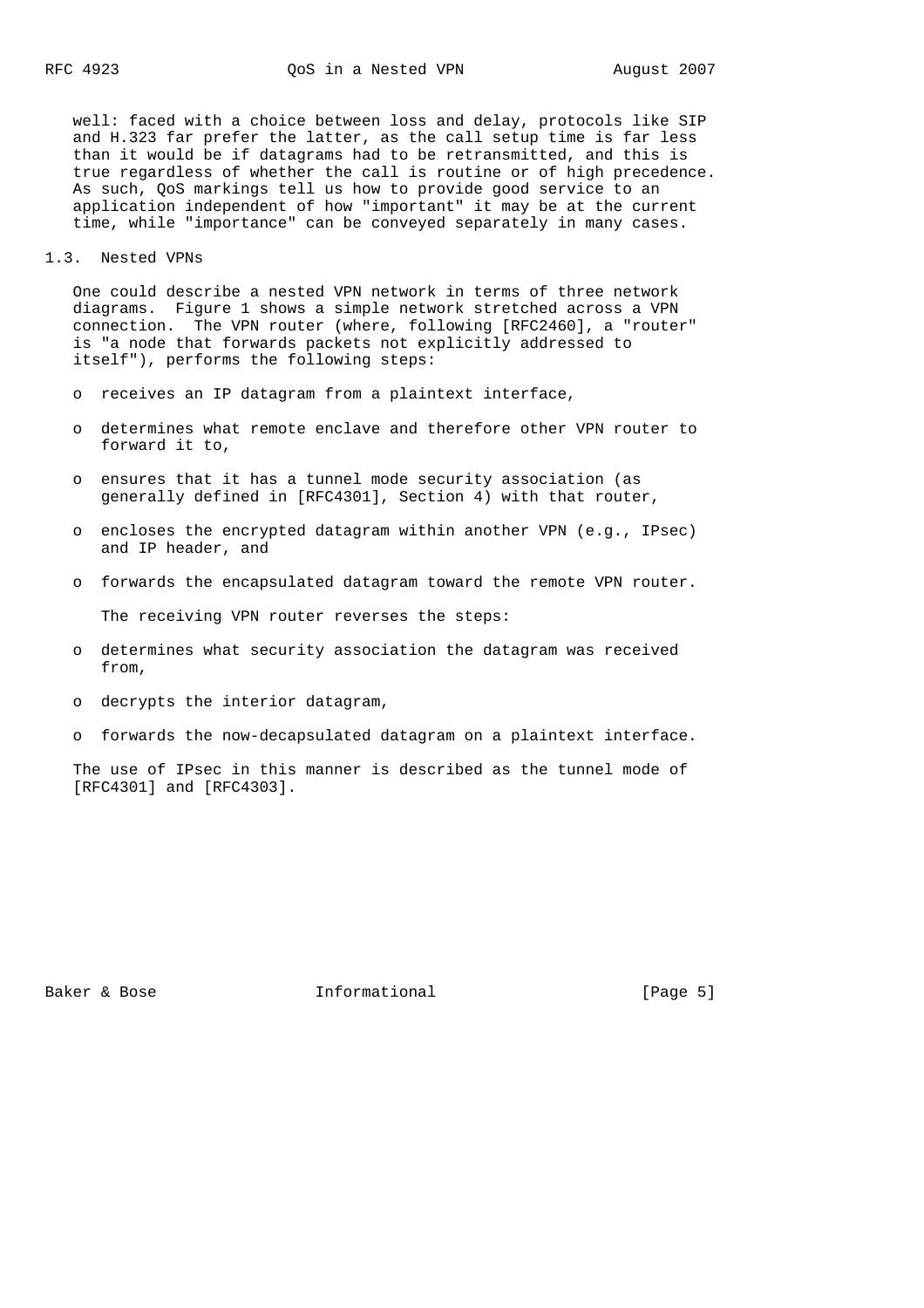

Figure 1: VPN-Connected Enclave

 An important point to understand is that the VPN tunnel, like other features of the routed network, are invisible to the host. The host can infer that "something out there" is affecting the Path MTU, introducing delay, or otherwise affecting its data stream, but if properly implemented, it should be able to adapt to these. The words "if properly implemented" are the bane of every network manager, however; substandard implementations do demonstrably exist.

 Outside of the enclave, the hosts are essentially invisible. The communicating enclaves look like a simple data exchange between peer hosts across a routed network, as shown in Figure 2.

 Hosts Not Visible /==================/ Router | VPN-Router /---------------------/ Inner Domain /---------------------/ VPN-Router | Router /==================/ Hosts Not Visible

## Figure 2: VPN-Connected Enclave from Exterior Perspective

 Such networks can be nested and re-used in a complex manner. As shown in Figure 3, a pair of enclaves might communicate across a ciphertext network that, for various reasons, is itself re-encrypted and transmitted across a larger ciphertext network. The reasons for

Baker & Bose Theorem Informational Theorem (Page 6)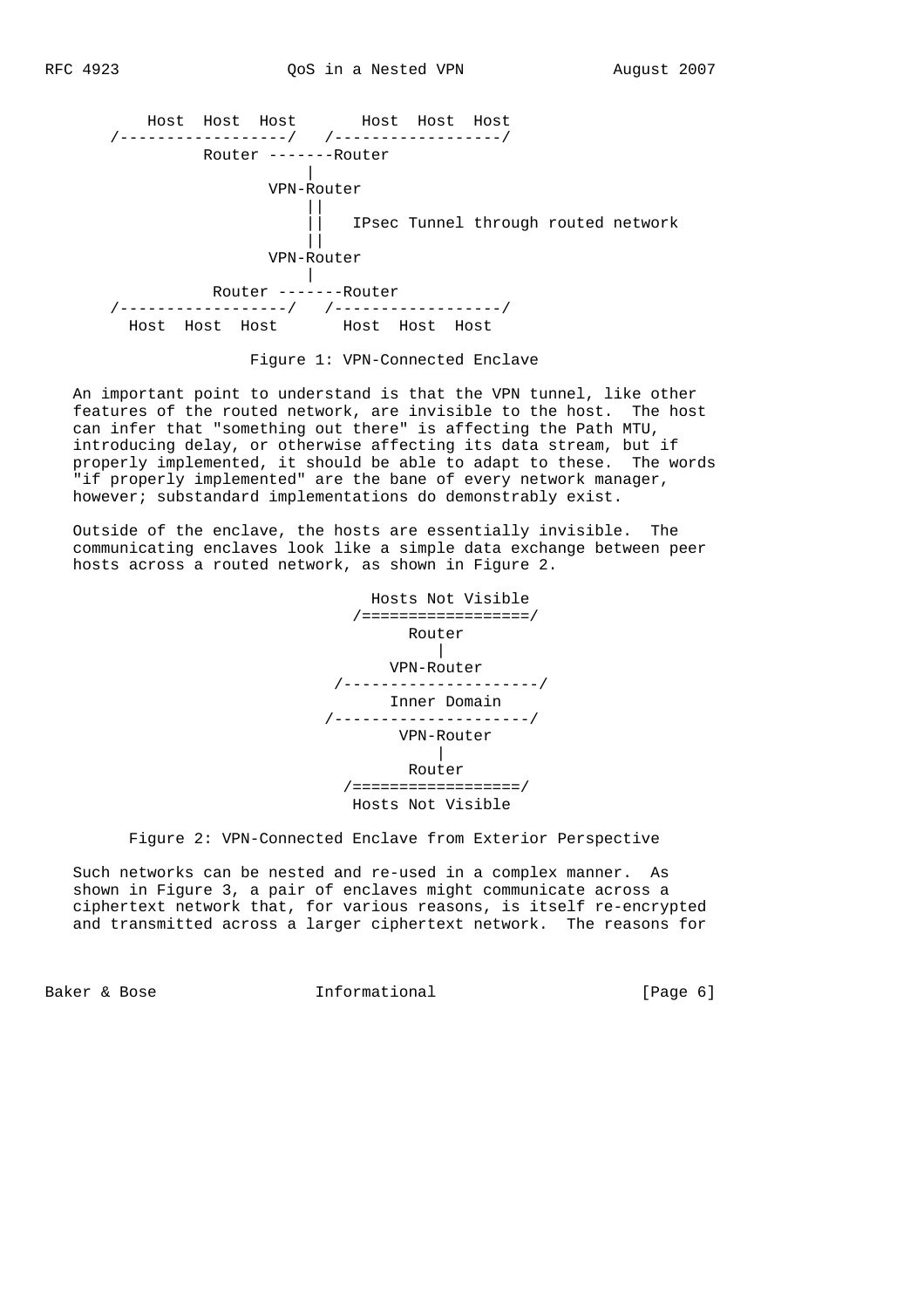doing this vary, but they relate to information-hiding in the wider network, different levels of security required for different enclosed enclaves, and so on.



Figure 3: Nested VPN

 The key question this document explores is "how do reservations, and preemption of reservations, work in such an environment?"

1.4. Signaled QoS Technology

 The Integrated Services model for networking was originally proposed in [RFC1633]. In short, it divides all applications into two broad classes: those that will adapt themselves to any available bandwidth, and those that will not or cannot. In the words of [RFC1633]:

 One class of applications needs the data in each packet by a certain time and, if the data has not arrived by then, the data is essentially worthless; we call these "real-time" applications. Another class of applications will always wait for data to arrive; we call these "elastic" applications.

Baker & Bose The Informational The Informational [Page 7]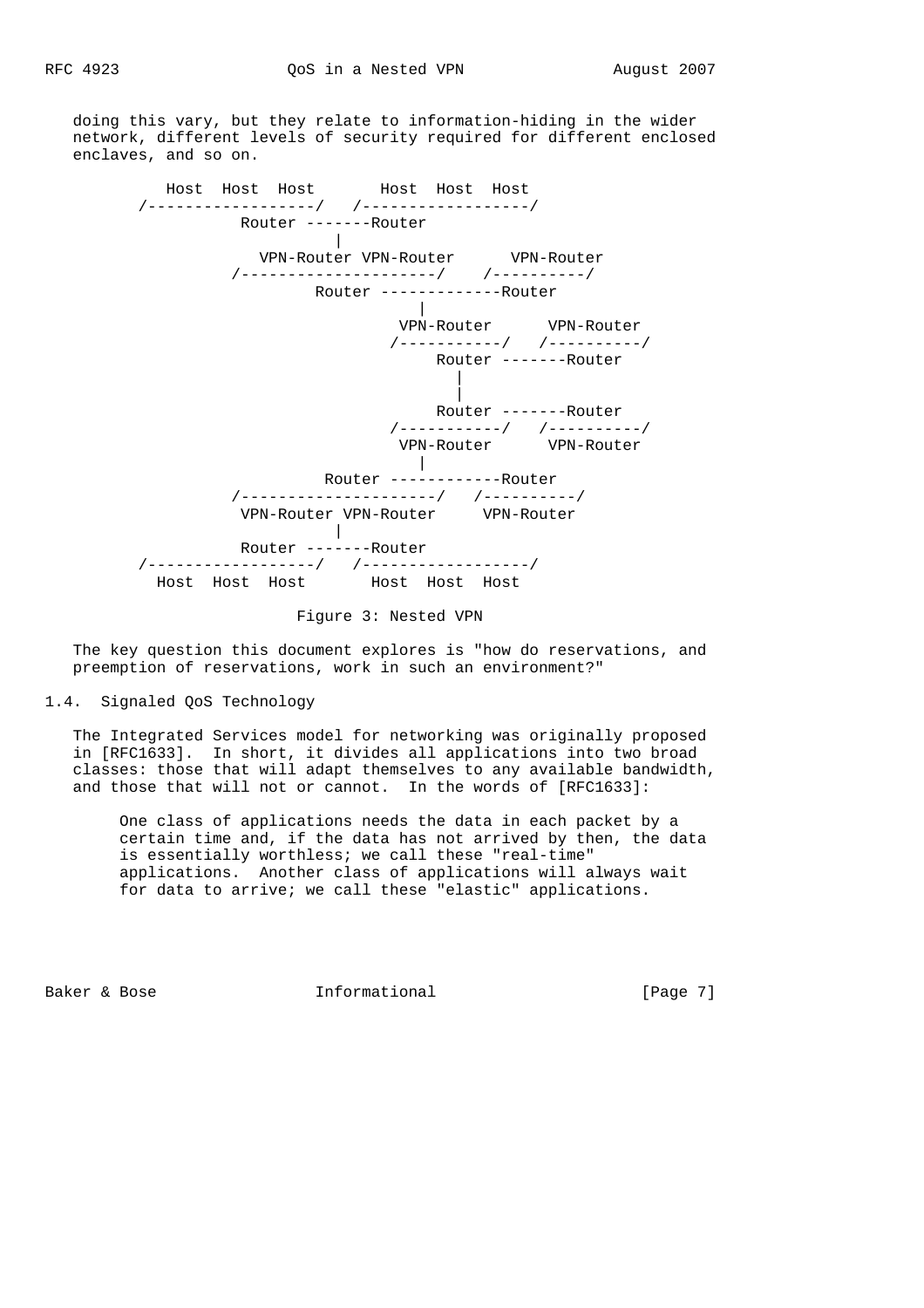The Integrated Services model defines data flows supporting applications as either "real-time" or "elastic". It should be noted that "real-time" traffic is also referred to as "inelastic" traffic, and that elastic traffic is occasionally referred to as "non-real time".

 In this view, the key issue is the so-called "playback point": a real-time application is considered to have a certain point in time at which data describing the next sound, picture, or whatever to be delivered to a display device or forfeit its utility, while an elastic application has no such boundary. Another way to look at the difference is that real-time applications have an irreducible lower bound on their bandwidth requirements. For example, the typical G.711 payload is delivered in 160-byte samples (plus 40 bytes of IP/ UDP/RTP headers) at 20 millisecond intervals. This will yield 80 kbps of bandwidth, without silence suppression, and not accounting for the layer 2 overhead. To operate in real-time, a G.711 codec requires the network over which its data will be delivered to support communications at 80 kbps at the IP layer with roughly constant end to-end delay and nominal or no loss. If this is not possible (if there is significant loss or wide variations in delay), voice quality will suffer. On the other hand, if many megabits of capacity are available, the G.711 codec will not increase its bandwidth requirements either. Although adaptive codecs exist (e.g., G.722.2 or G.726), the adaptive mechanism can either require greater or lesser bandwidth and can adapt only within a certain range of bandwidth requirements beyond which the quality of the data flow required is not met. Elastic applications, however, will generally adapt themselves to any network: if the bottleneck provides 9600 bits per second, a Web transfer or electronic mail exchange will happen at 9600 bits per second, and if hundreds of megabits are available, the TCP (or SCTP) transport will increase their transfer rate in an attempt to reduce the time required to accomplish the transfer.

 For real-time applications, those that require data to be delivered end to end with at least a certain rate and with delays varying between stated bounds, the Integrated Services architecture proposes the use of a signaling protocol that allows the communicating applications and the network to communicate about the application requirements and the network's capability to deliver them. Several such protocols have been developed or are under development, notably including the Resource Reservation Protocol (RSVP) and Next Steps in Signaling (NSIS). The present discussion is limited to RSVP, although any protocol that delivers a similar set of capabilities could be considered.

Baker & Bose Theorem Informational Theorem (Page 8)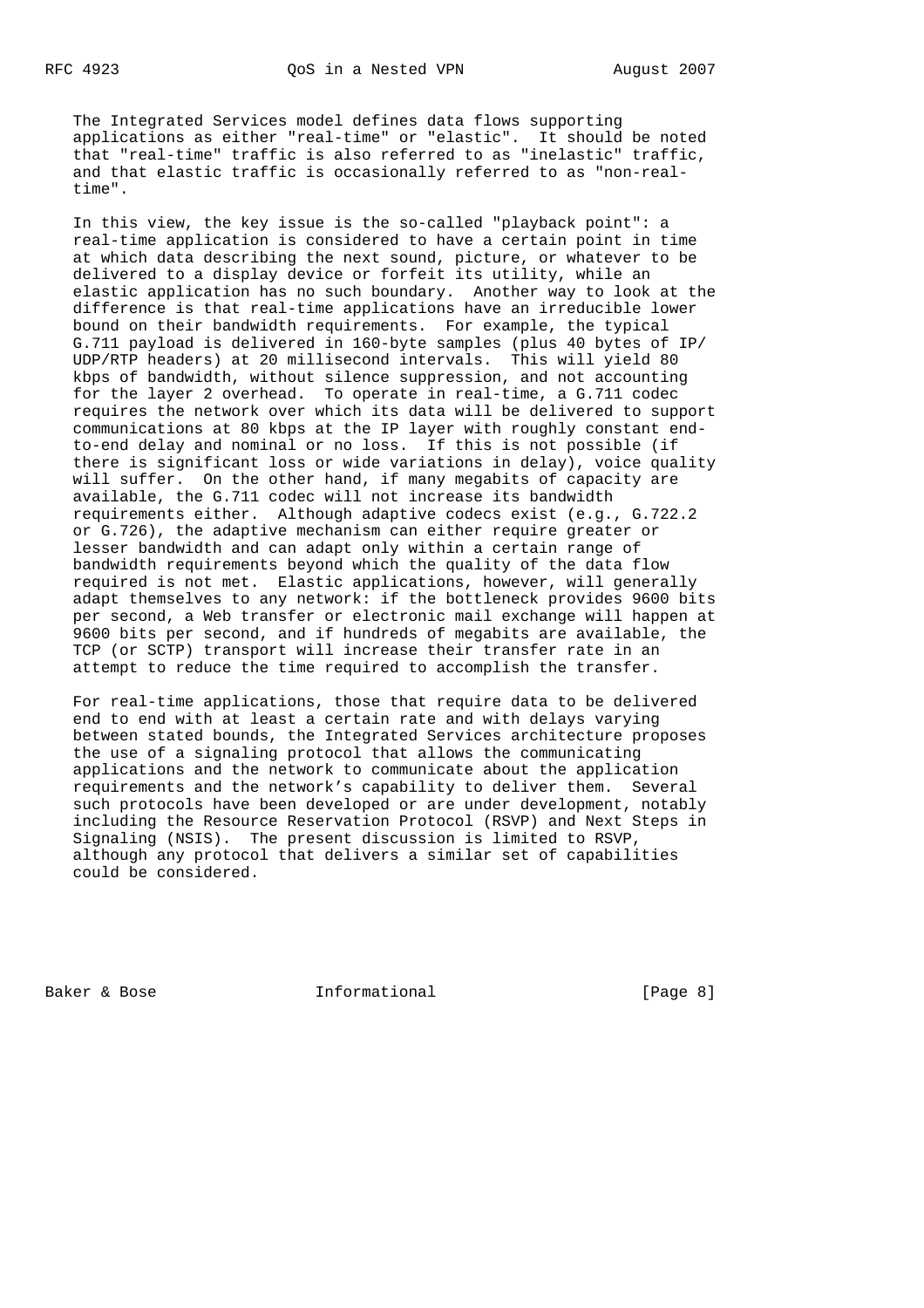## 1.5. The Resource Reservation Protocol (RSVP)

 RSVP is initially defined in [RFC2205] with a set of datagram processing rules defined in [RFC2209] and datagram details for Integrated Services [RFC2210]. Conceptually, this protocol specifies a way to identify data flows from a source application to a destination application and request specific resources for them. The source may be a single machine or a set of machines listed explicitly or implied, whereas the destination may be a single machine or a multicast group (and therefore all of the machines in it). Each application is specified by a transport protocol number in the IP protocol field, or may additionally include destination and perhaps source port numbers. The protocol is defined for both IPv4 [RFC0791] and IPv6 [RFC2460]. It was recognized immediately that it was also necessary to provide a means to perform the same function for various kinds of tunnels, which implies a relationship between what is inside and what is outside the tunnel. Definitions were therefore developed for IPsec [RFC2207] and [RFC4860] and for more generic forms of tunnels [RFC2746]. With the later development of the Differentiated Services Architecture [RFC2475], definitions were added to specify the Differentiated Services Code Point (DSCP) [RFC2474] to be used by a standard RSVP data flow in [RFC2996] and to use a pair of IP addresses and a DSCP as the identifying information for a data flow [RFC3175].

 In addition, the initial definition of the protocol included a placeholder for policy information, and for preemption of reservations. This placeholder was later specified in detail in [RFC2750] with a view to associating a policy [RFC2872] with an identity [RFC3182] and thereby enabling the network to provide a contracted service to an authenticated and authorized user. This was integrated with the Session Initiation Protocol [RFC3261] in [RFC3312]. Preemption of a reservation is specified as in [RFC3181] -- a reservation that is installed in the network using an Preemption Priority and retained using a separate Defending Priority may be removed by the network via an RESV Error signal that removes the entire reservation. This has issues, however, in that the matter is often not quite so black and white. If the issue is that an existing reservation for 80 kbps can no longer be sustained but a 60 kbps reservation could, it is possible that a VoIP sender could change from a G.711 codec to a G.729 codec and achieve that. Or, if there are multiple sessions in a tunnel or other aggregate, one of the calls could be eliminated leaving capacity for the others. [RFC4495] seeks to address this issue.

 In a similar way, a capability was added to limit the possibility of control signals being spoofed or otherwise attacked [RFC2747] [RFC3097].

Baker & Bose **Informational** [Page 9]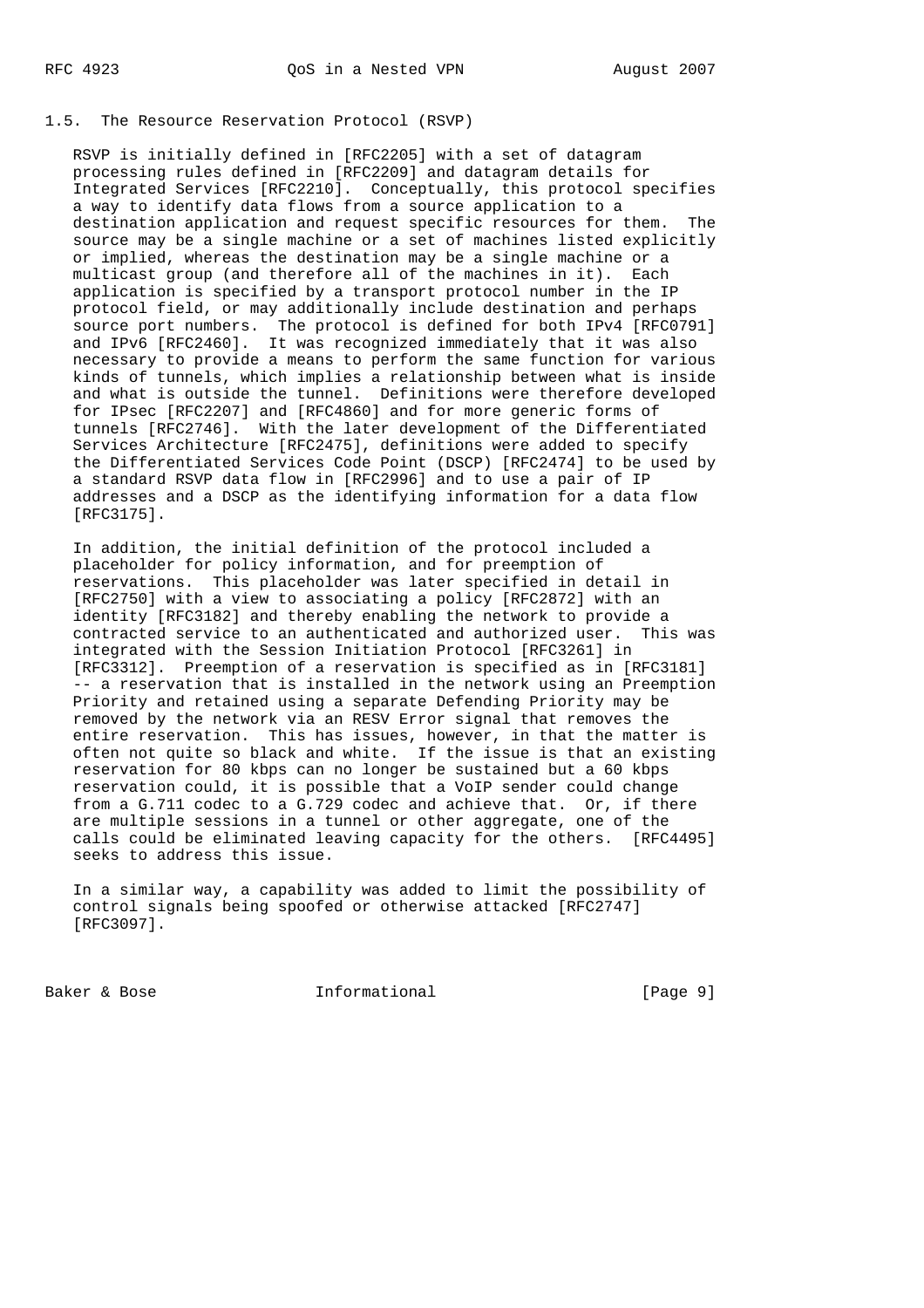[RFC3175] describes several features that are unusual in RSVP, being specifically set up to handle aggregates in a service provider network. It describes three key components:

- o The RFC 3175 session object, which identifies not the IP addresses of the packets that are identified, but the IP addresses of the ingress and egress devices in the network, and the DSCP that the traffic will use.
- o The function of a reservation "aggregator", which operates in the ingress router and accepts individual reservations from the "customer" network. It aggregates the reservations into the ISP core in a tunnel or an MPLS LSP, or as a traffic stream that is known to leave at the deaggregator.
- o The function of a reservation "deaggregator", which operates in the egress router and breaks the aggregate reservation and data streams back out into individual data streams that may be passed to other networks.

 In retrospect, the Session Object specified by RFC 3175 is useful but not intrinsically necessary. If the ISP network uses tunnels, such as MPLS LSPs, IP/IP or GRE tunnels or enclosing IPsec Security Associations, the concepts of an aggregator and a deaggregator work in the same manner, although the reservation mechanism would be that of [RFC3473] and [RFC3474], [RFC2207], [RFC4860], or [RFC2746].

1.6. Logical Structure of a VPN Router

 The conceptual structure of a VPN router is similar to that of any other router. In its simplest form, it is physically a two or more port device (similar to that shown in Figure 4), which has one or more interfaces to the protected enclave(s) and one or more interfaces to the outside world. On the latter, it structures some number of tunnels (in the case of an IPsec tunnel, having security associations) that it can treat as point-to-point interfaces from a routing perspective.

Baker & Bose Theorem Informational [Page 10]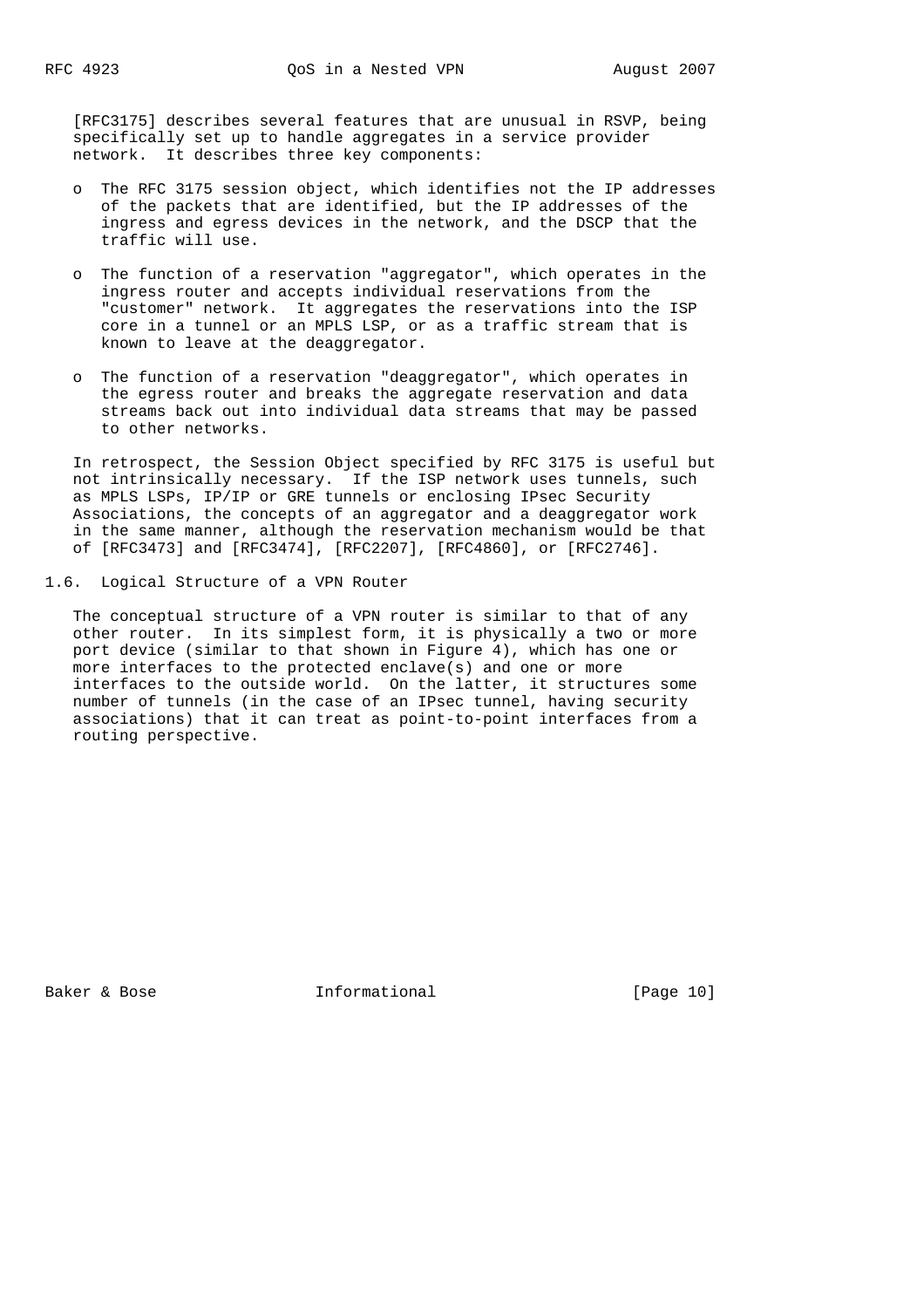



Figure 4: Logical Structure of a VPN Router

 The encrypt/decrypt unit may be implemented as a function of the plaintext router, as a function on its interface card, or as a function of an external device with a private interface to the IP routing functionality of the plaintext router. These are conceptually equivalent, although there are practical differences in implementation. The key issue is that when IP routing presents a message to the encrypt/decrypt unit for transmission, it must also be presented with the IP address of the plaintext routing peer, whether host or router, to which the security association must be established. This IP Address is used to select (and perhaps create) the security association, and in turn select the appropriate set of security parameters. This could also be implemented by presenting the local Security Parameter Index (SPI) for the data, if it has been created out of band by the Network Management Process.

 In addition, it is necessary for aggregated signaling to be generated for the ciphertext domain. This may be accomplished in several ways:

- o by having the RSVP process on the plaintext router generate the messages and having the encrypt/decrypt unit bypass them into the ciphertext network
- o by having the plaintext RSVP process advise a process in the encrypt/decrypt implementation of what needs to be generated using some local exchange, and having it generate such messages, or

Baker & Bose **Informational** [Page 11]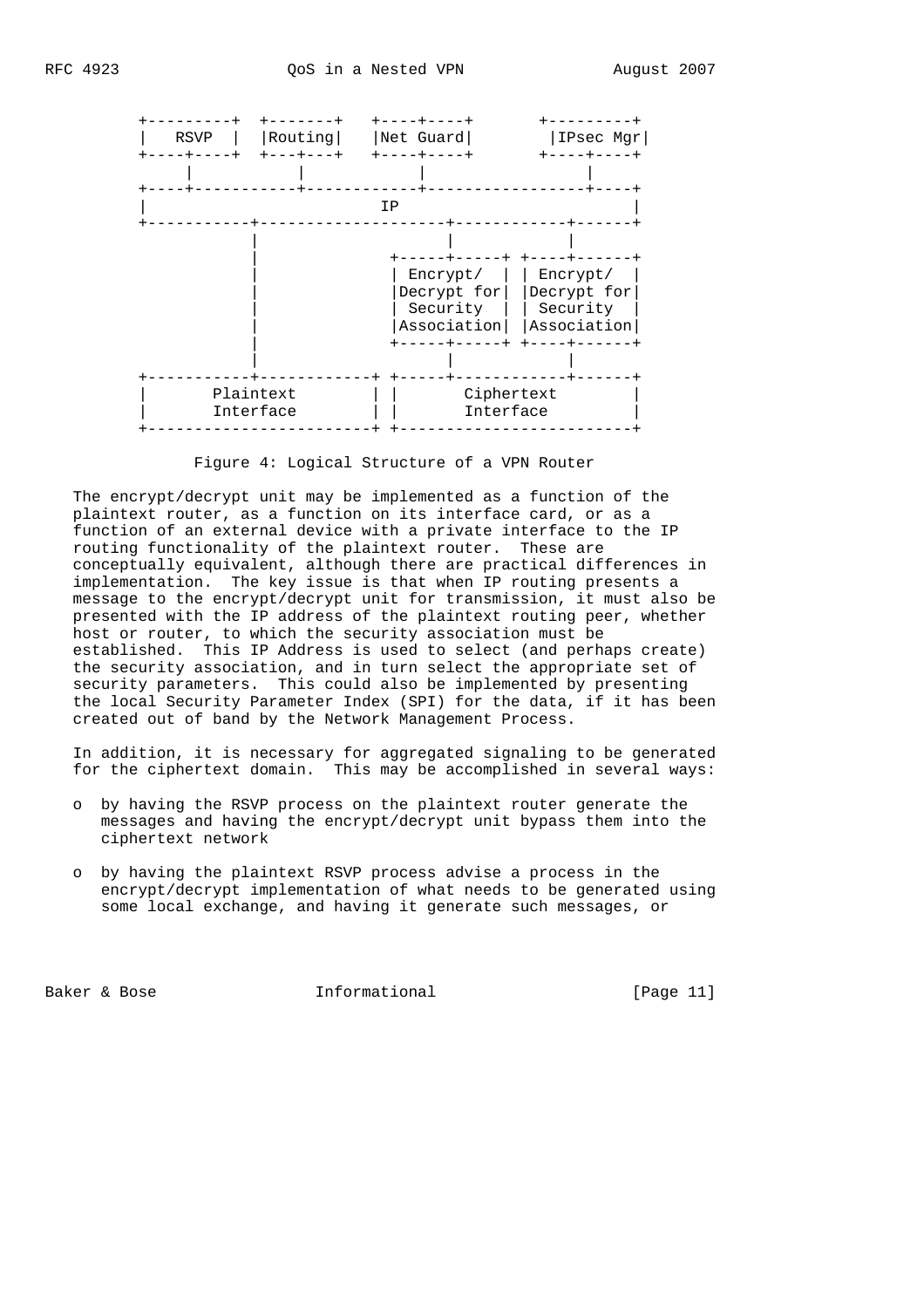o by having a separate parallel network management system intermediate between the plaintext and ciphertext routers, in which case, the encrypt/decrypt unit and the parallel network system must use the same address, and the ciphertext router must distinguish between traffic for them based on SPI or the presence of encryption.

 Control plane signaling using this additional path is described in Section 3.2. The information flow between the plaintext and ciphertext domains includes

o IP datagrams via the encrypt/decrypt unit,

o RSVP signaling via the bypass path,

- o Control information coordinating security associations, and
- o precious little else.

Baker & Bose **Informational** [Page 12]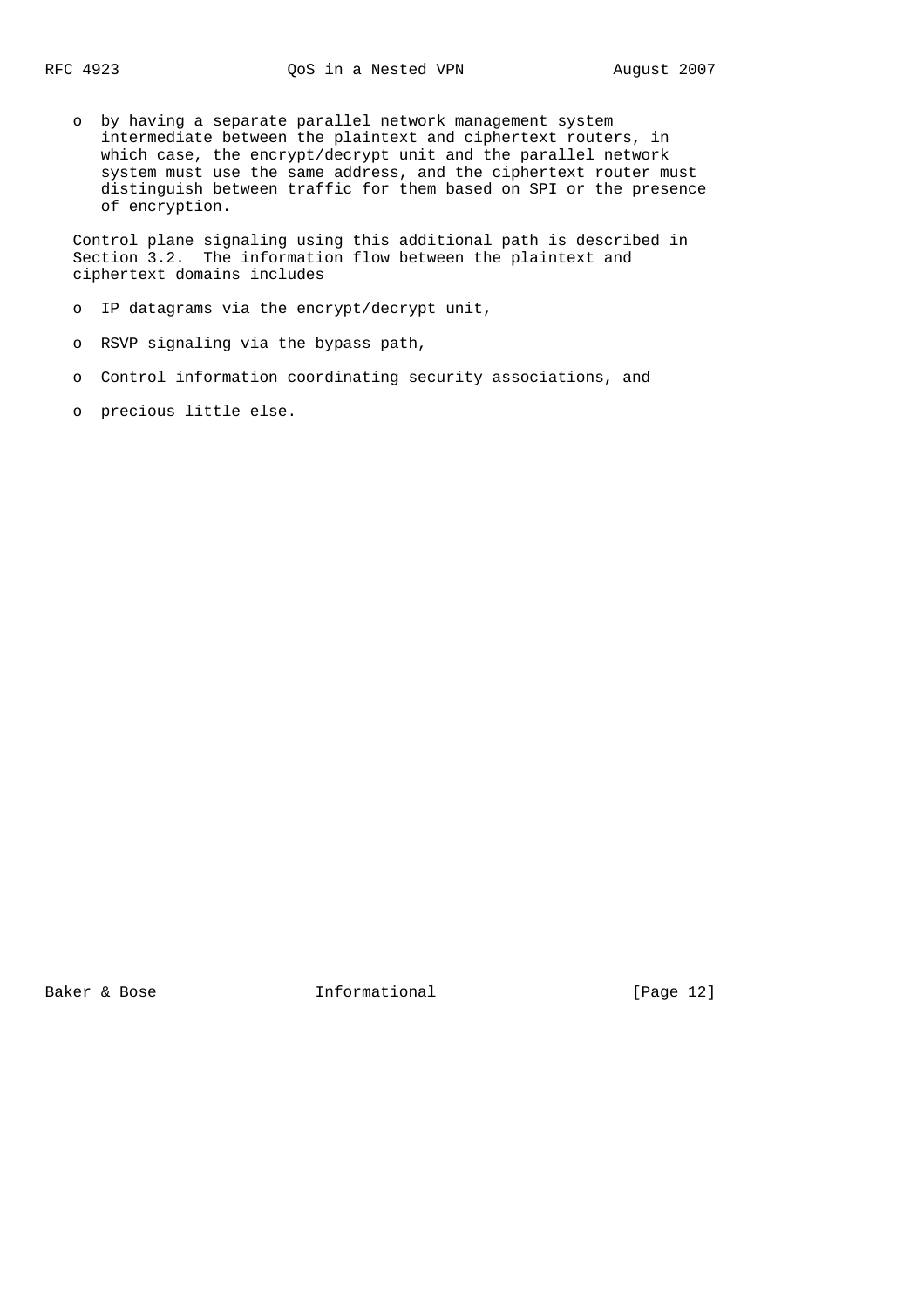## 2. Reservation and Preemption in a Nested VPN



Figure 5: Reservations in a Nested VPN

 Let us discuss how a resource reservation protocol, and specifically RSVP, might be used in a nested virtual private network.

Baker & Bose **Informational** [Page 13]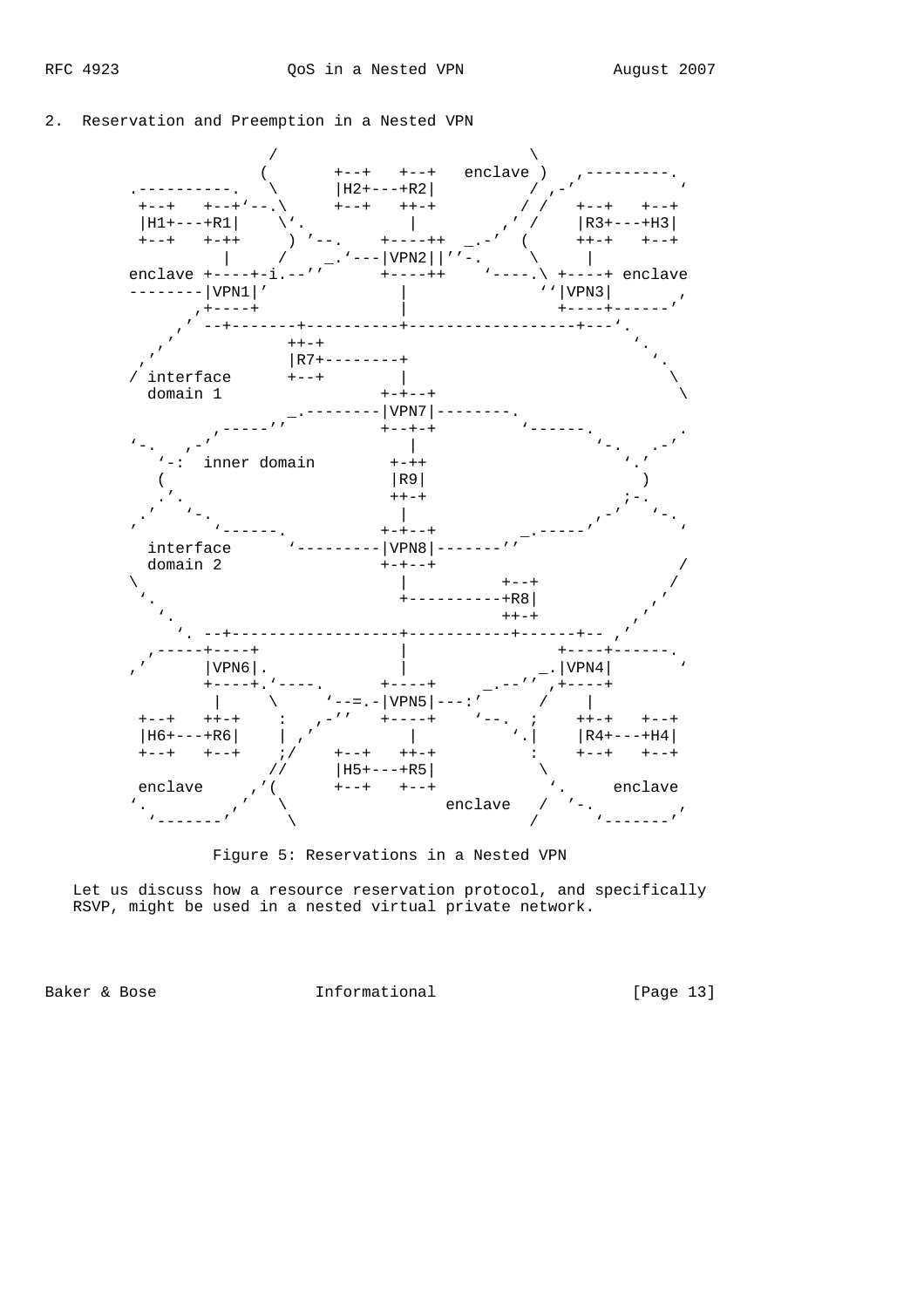## 2.1. Reservation in a Nested VPN

 A reservation in a nested VPN is very much like a reservation in any other network, with one exception: it is composed of multiple reservations that must be coordinated. These include a reservation within the originating and receiving enclaves and a reservation at each layer of the VPN, as shown in Figure 5.

 Thus, when a host in one enclave opens a reservation to a host in another enclave, a reservation of the appropriate type and size is created end to end. As it traverses the VPN router leaving its enclave, the reservation information and the data are placed within the appropriate tunnel (e.g., the IPsec Security Association for its precedence level to the appropriate remote VPN router). At the remote VPN router, it is extracted from the tunnel and passed on its way to the target system. The data in the enclave will be marked with a DSCP appropriate to its application and (if there is a difference) precedence level, and the signaling datagrams (PATH and RESV) are marked with a DCLASS object indicating that value. RSVP signaling datagrams (PATH and RESV) are marked with a DCLASS object indicating the value used for the corresponding data. The DSCP on the signaling datagrams, however, is a DSCP for signaling, and has the one provision that if routing varies by DSCP, then it must be a DSCP that is routed the same way as the relevant data. The [RFC2872] policy object specifies the applicable policy (e.g., "routine service for voice traffic") and asserts a [RFC3182] credential indicating its user (which may be a person or a class of persons). As specified in [RFC3181], it also specifies its Preemption Priority and its Defending Priority; these enable the Preemption Priority of a new session to be compared with the Defending Priority of previously admitted sessions.

 On the ciphertext side of the VPN router, no guarantees result unless the VPN router likewise sets up a reservation to the peer VPN Router across the ciphertext domain. Thus, the VPN router sets up an [RFC2207], [RFC4860], or [RFC3175] reservation to its peer.

 The Session Object defined by [RFC2207] or [RFC4860] contains a field called a "virtual destination port", which allows the multiplexing of many reservations over a common security association and, in the latter case, a common DSCP value. Thus, the voice traffic at every precedence level might use the Expedited Forwarding (EF) DSCP and service as described in [RFC3246], but the reservations would be for "the aggregate of voice sessions at precedence Pn between these VPN routers". This would allow the network administration to describe policies with multiple thresholds, such as "a new session at precedence Pn may be accepted if the total reserved bandwidth does not exceed threshold Qn; if it is necessary and sufficient to accept

Baker & Bose **Informational** [Page 14]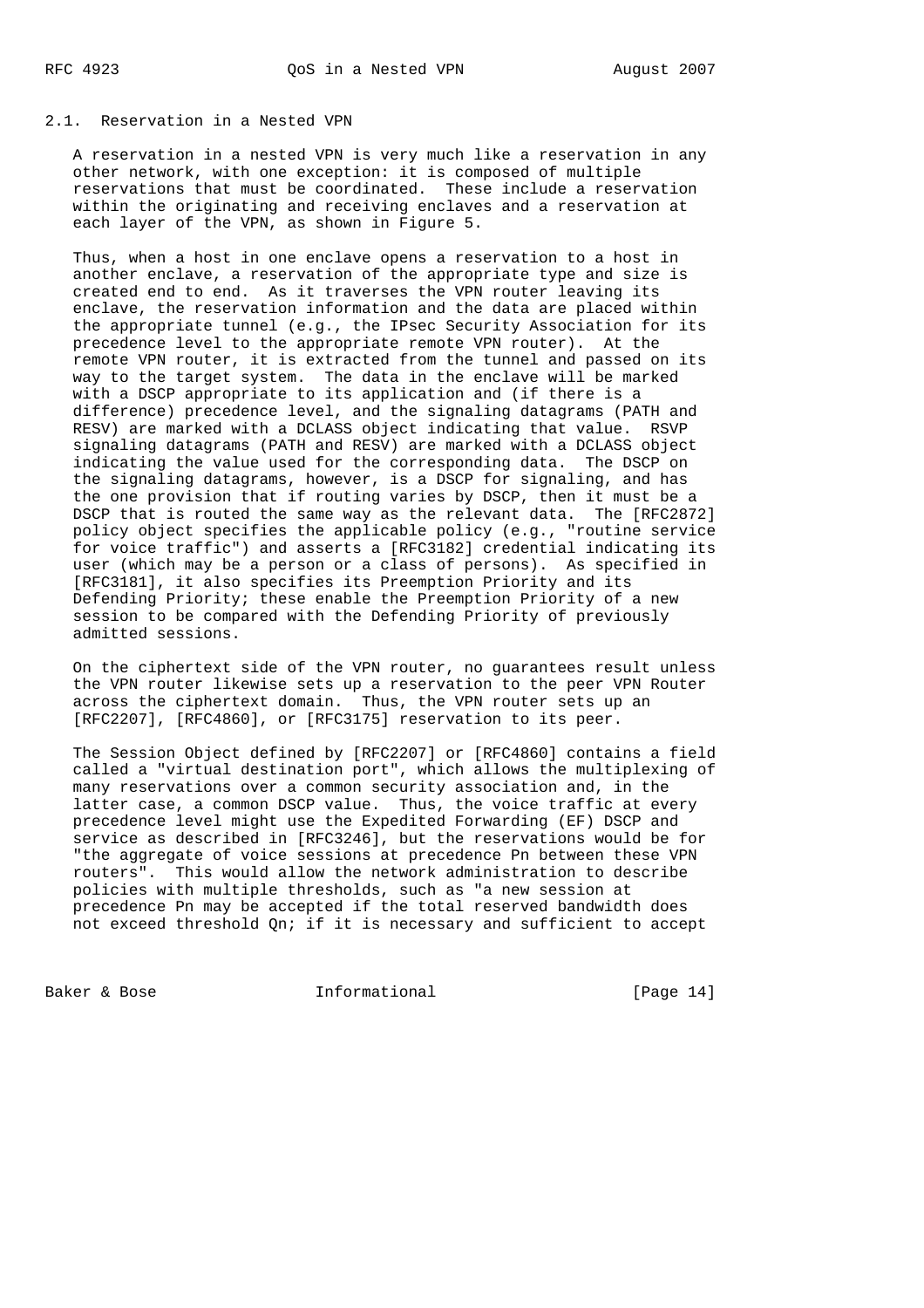the reservation, existing reservations at lower precedences may be preemptively reduced to make acceptance of the new session possible".

 In the [RFC3175] case, since the DSCP must be used to identify both the reservation and the corresponding data stream, the aggregate reservations for different precedence levels require different DSCP values.

 In either case, the fundamental necessity is for one VPN router to act as what [RFC3175] calls the "aggregator" and another to act as the "deaggregator", and extend a VPN tunnel between them. If the VPN Tunnel is an IPsec Security Association between the VPN routers and the IP packet is entirely contained within (such as is used to cross a firewall), then the behavior of [RFC2746] is required of the tunnel. That bearer will have the following characteristics:

- o it will have a DSCP corollary to the DSCP for the data or the same DSCP as the data it carries,
- o the reservations and data will be carried in security associations between the VPN routers, and
- o the specification for the reservation for the tunnel itself will not be less than the sum of the requirements of the aggregated reservations.

 The following requirements relationships apply between the set of enclosed reservations and the tunnel reservation:

- o The sum of the average rates of the contained reservations, having been adjusted for the additional IP headers, will be less than or equal to the average rate of the tunnel reservation.
- o The sum of the peak rates of the contained reservations, having been adjusted for the additional IP headers, will be less than or equal to the peak rate of the tunnel reservation.
- o The sum of the burst sizes of the contained reservations, having been adjusted for the additional IP headers, will be less than or equal to the burst size of the tunnel reservation.
- o The Preemption Priority of a tunnel reservation is identical to that of the individual reservations it aggregates.
- o The Defending Priority of a tunnel reservation is identical to that of the individual reservations it aggregates.

Baker & Bose Theorem Informational Theorem (Page 15)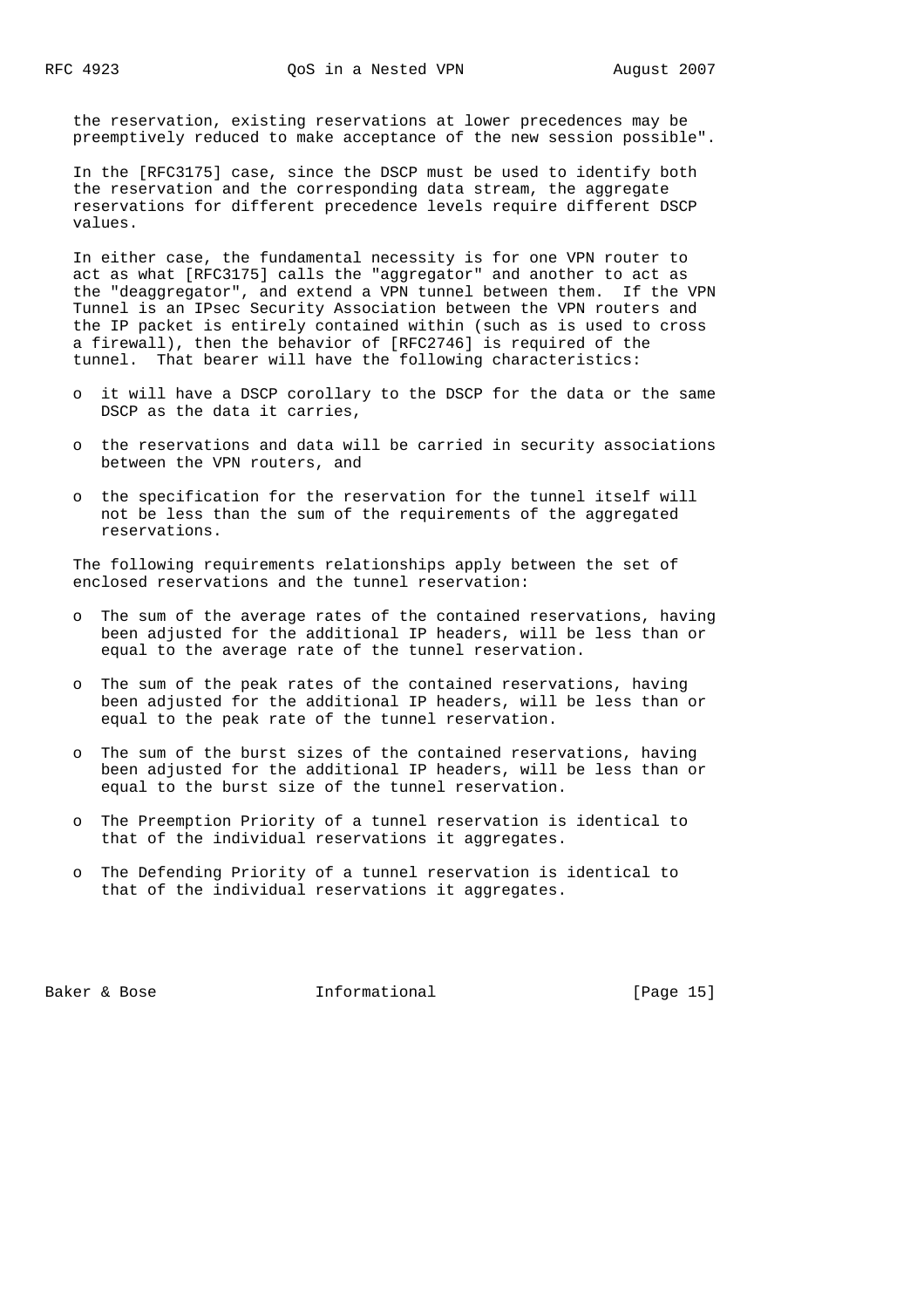This would differ only in the case that measurement-based admission is in use in the tunnel but not in the end system. In that case, the tunnel's average bandwidth specification would be greater than or equal to the actual average offered traffic. Such systems are beyond the scope of this specification.

 As a policy matter, it may be useful to note a quirk in the way Internet QoS works. If the policies for various precedence levels specify different thresholds (e.g., "to accept a new routine call, the total reserved bandwidth after admission may not exceed X; to accept a call with a higher precedence level, the total reserved bandwidth after admission may not exceed X+Y, and this may be achieved by preempting a call with a lower precedence level"), the bandwidth Y effectively comes from the bandwidth in use by elastic traffic rather than forcing a preemption event.

2.2. Preemption in a Nested VPN

 As discussed in Section 1.5, preemption is specified in [RFC3181] and further addressed in [RFC4495]. The issue is that in many cases the need is to reduce the bandwidth of a reservation due to a change in the network, not simply to remove the reservation. In the case of an end-system-originated reservation, the end system might be able to accommodate the need through a change of codec; in the case of an aggregate of some kind, it could reduce the bandwidth it is sending by dropping one or more reservations entirely.

 In a nested VPN or other kind of aggregated reservation, this means that the deaggregator (the VPN router initiating the RESV signal for the tunnel) must

- o receive the RESV Error signaling it to reduce its bandwidth,
- o re-issue its RESV accordingly,
- o identify one or more of its aggregated reservations, enough to do the job, and
- o signal them to reduce their bandwidth accordingly.

 It is possible, of course, that it is signaling them to reduce their bandwidth to zero, which is functionally equivalent to removing the reservation as described in [RFC3181].

 In the routers in the core, an additional case arises. One could imagine that some enclave presents the VPN with a single session, and that session has a higher precedence level. If some interior link is congested (e.g., the reserved bandwidth will exceed policy if the

Baker & Bose Theorem Informational Theorem (Page 16)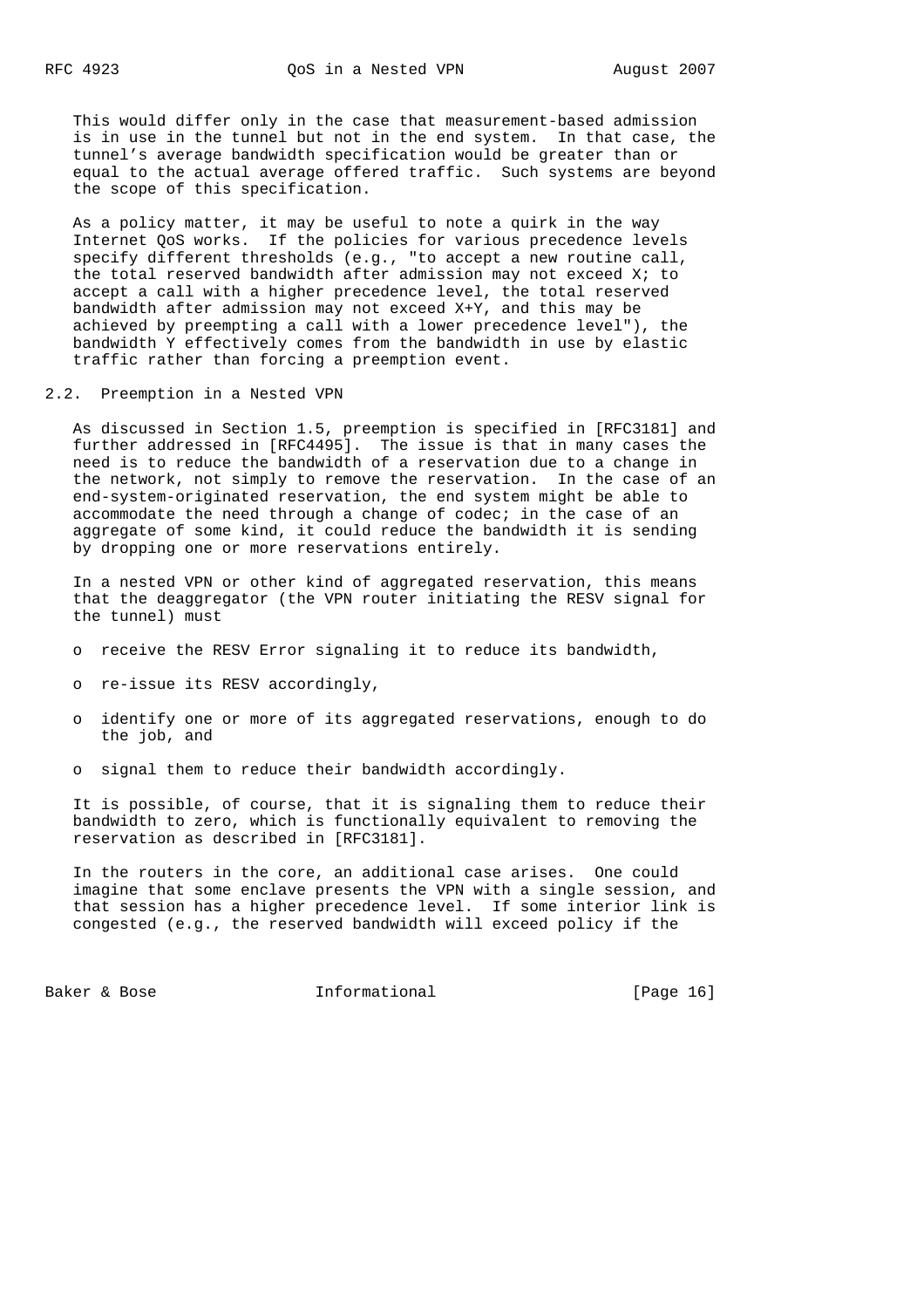call is admitted), a session between a different pair of VPN routers must be preempted. More generally, in selecting a reservation to preempt, the core router must always select a reservation at the lowest available Defending Priority. This is the reason that various precedence levels must be kept separate in the core.

2.3. Working through an Example

 The network in Figure 5 shows three security layers: six plaintext enclaves around the periphery, two ciphertext domains connecting them at one layer (referred to in the diagram as an "interface domain"), and a third ciphertext domain connecting the first two (referred to in the diagram as an "inner domain"). The following distribution of information exists:

- o Each enclave has access to general routing information concerning other enclaves it is authorized to communicate with: systems in it can translate a DNS name for a remote host or domain and obtain the corresponding address or prefix.
- o Each enclave router also has specific routing information regarding its own enclave.
- o A default route is distributed within the enclave, pointing to its VPN router.
- o VPN Routers 1-6 are able to translate remote enclave prefixes to the appropriate remote enclave's VPN router addresses.
- o Each interface domain has access to general routing information concerning the other interface domains, but not the enclaves. Systems in an interface domain can translate a DNS name for a remote interface domain and obtain the corresponding address or prefix.
- o Each interface domain router also has specific routing information regarding its own interface domain.
- o A default route is distributed within the interface domain, pointing to the "inner" VPN router.
- o VPN Routers 7 and 8 are able to translate remote interface domain prefixes to remote VPN router addresses.
- o Routers in the inner domain have routing information for that domain only.

Baker & Bose Theorem Informational [Page 17]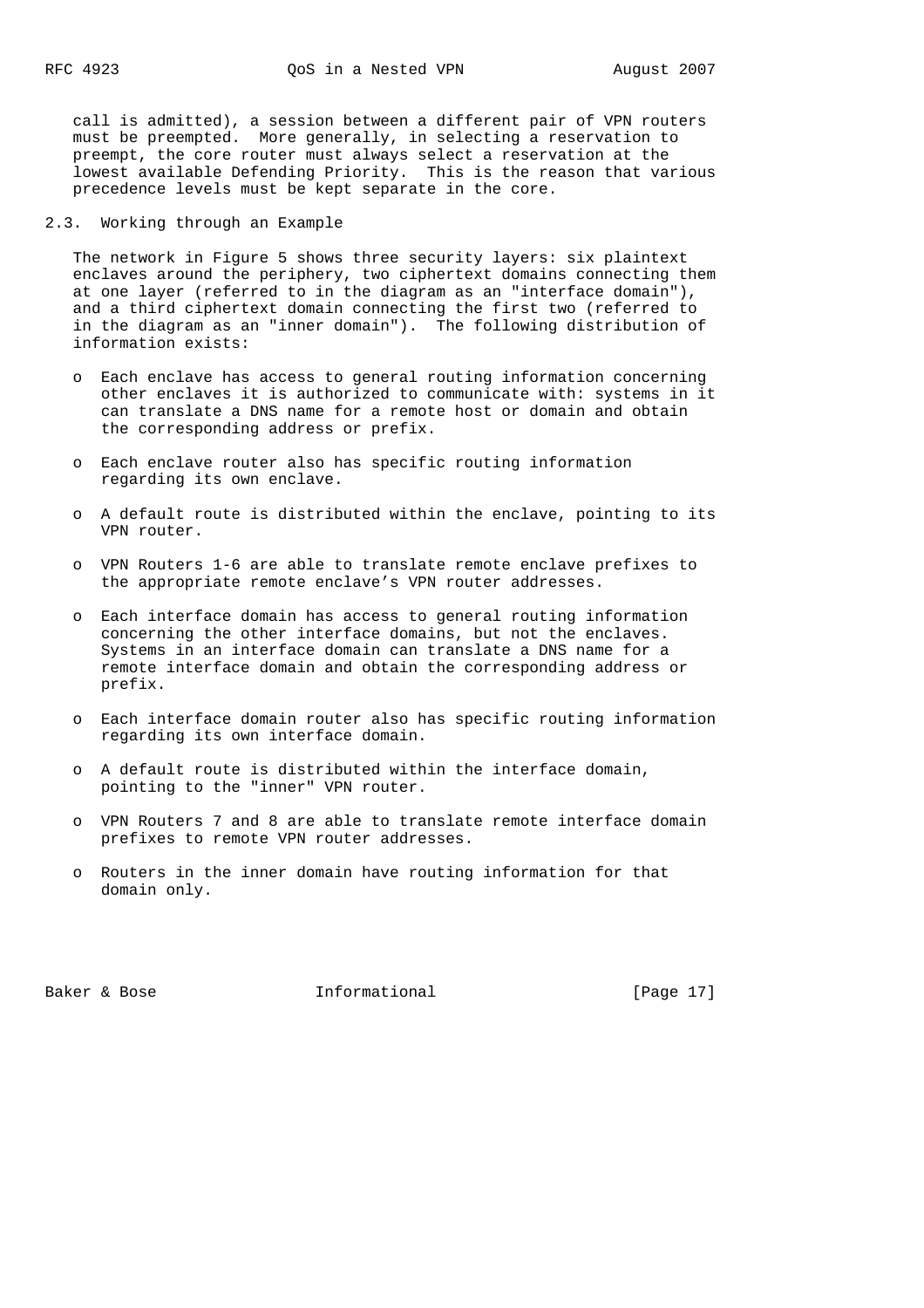While the example shows three levels, there is nothing magic about the number three. The model can be extended to any number of concentric layers.

 Note that this example places unidirectional reservations in the forward direction. In voice and video applications, one generally has a reservation in each direction. The reverse direction is not discussed, for the sake of clarity, but operates in the same way in the reverse direction and uses the same security associations.

## 2.3.1. Initial Routine Reservations - Generating Network State

 Now let us install a set of reservations from H1 to H4, H2 to H5, and H3 to H6, and for the sake of argument, let us presume that these are at the "routine" precedence. H1, H2, and H3 each initiate a PATH signal describing their traffic. For the sake of argument, let us presume that H1's reservation is for an [RFC2205] session, H2's reservation is for a session encrypted using IPsec, and therefore depends on [RFC2207], and H3 (which is a Public Switched Telephone Network (PSTN) gateway) sends an [RFC3175] reservation comprising a number of distinct sessions. Since these are going to H4, H5, and H6, respectively, the default route leads them to VPN1, VPN2, and VPN3, respectively.

 The VPN routers each ensure that they have an appropriate security association or tunnel open to the indicated remote VPN router (VPN4, VPN5, or VPN6). This will be a security association or tunnel for the indicated application at the indicated precedence level. Having accomplished that, it will place the PATH signal into the security association and forward it. If such does not already exist, following [RFC3175]'s aggregation model, it will now open a reservation (send a PATH signal) for the tunnel/SA within the interface domain; if the reservation does exist, the VPN router will increase the bandwidth indicated in the ADSPEC appropriately. In this example, these tunnel/SA reservations will follow the default route to VPN7.

 VPN7 ensures that it has an appropriate security association or tunnel open to VPN8. This will be a security association or tunnel for the indicated application at the indicated precedence level. Having accomplished that, it will place the PATH signal into the security association and forward it. If such does not already exist, following [RFC3175]'s aggregation model, it will now open a reservation (send a PATH signal) for the tunnel/SA within the interface domain; if the reservation does exist, the VPN router will increase the bandwidth indicated in the ADSPEC appropriately. In this example, this tunnel/SA reservation is forwarded to VPN8.

Baker & Bose **Informational** [Page 18]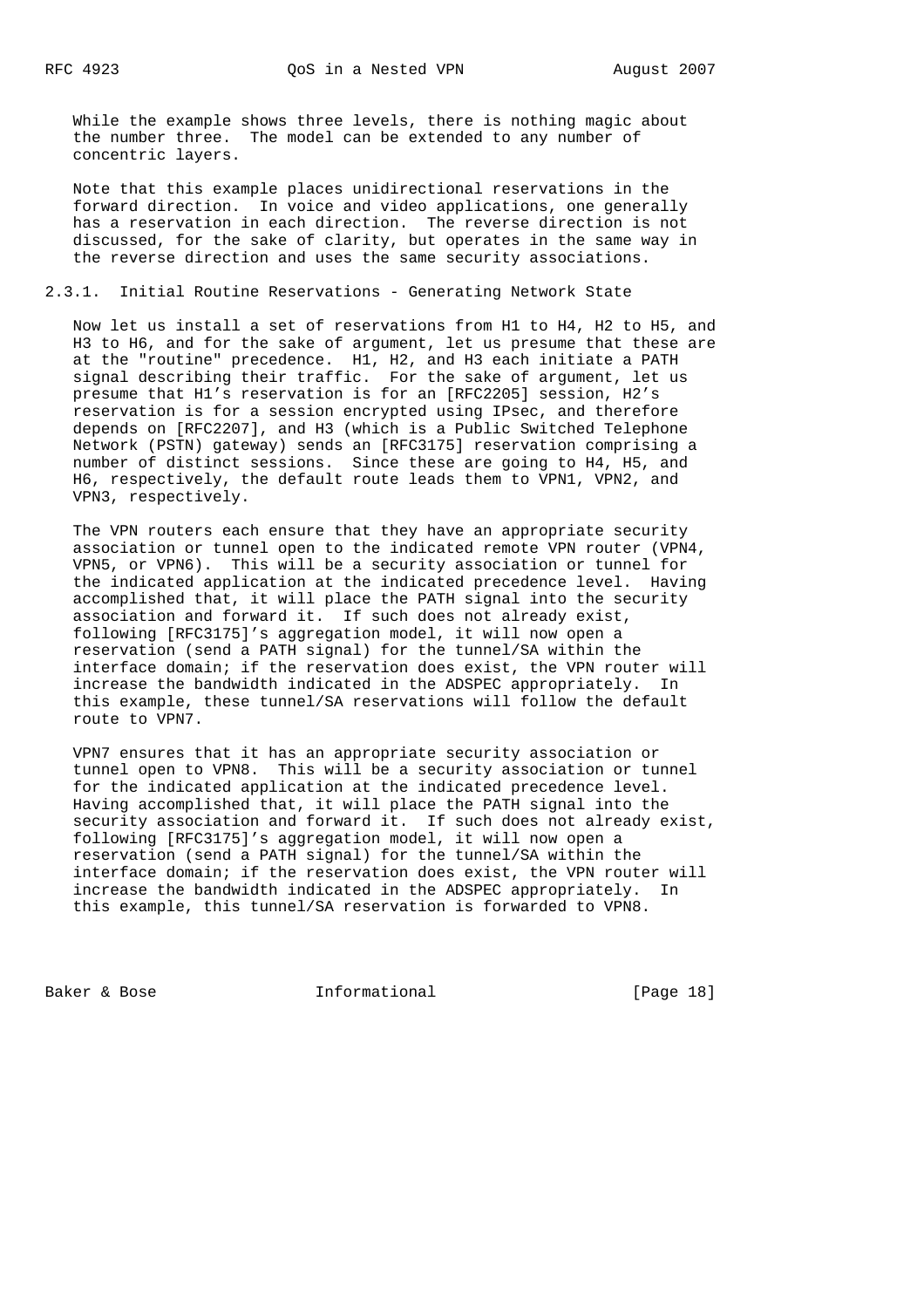VPN8 acts as an [RFC3175] deaggregator for the inner domain. This means that it receives the PATH signal for the inner domain reservation and stores state, decrypts the data stream from VPN7, operates on the RSVP signals as an RSVP-configured router, and forwards the received IP datagrams (including the updated PATH signals) into its interface domain. The PATH signals originated by VPN1, VPN2, and VPN3 are therefore forwarded towards VPN4, VPN5, and VPN6 according to the routing of the interface domain.

 VPN4, VPN5, and VPN6 each act as an [RFC3175] deaggregator for the interface domain. This means that it receives the PATH signal for the interface domain reservation and stores state, decrypts the data stream from its peer, operates on the RSVP signals as an RSVP configured router, and forwards the received IP datagrams (including the updated PATH signals) into its enclave. The PATH signals originated by H1, H2, and H3 are therefore forwarded towards H4, H5, and H6 according to the routing of the enclave.

 H4, H5, and H6 now receive the original PATH signals and deliver them to their application.

2.3.2. Initial Routine Reservations - Request Reservation

 The application in H4, H5, and H6 decides to install the indicated reservations, meaning that they now reply with RESV signals. These signals request the bandwidth reservation. Following the trail left by the PATH signals, the RESV signals traipse back to their respective sources. The state left by the PATH signals leads them to VPN4, VPN5, and VPN6, respectively. If the routers in the enclaves are configured for RSVP, this will be explicitly via R4, R5, or R6; if they are not, routing will lead them through those routers.

 The various RSVP-configured routers en route in the enclave (including the VPN router on the "enclave" side) will verify that there is sufficient bandwidth on their links and that any other stated policy is also met. Having accomplished that, each will update its reservation state and forward the RESV signal to the next. The VPN routers will also each generate an RESV for the reservation within the interface domain, attempting to set or increase the bandwidth of the reservation appropriately.

The various RSVP-configured routers en route in the interface domain (including VPN8) will verify that there is sufficient bandwidth on their links and that any other stated policy is also met. Having accomplished that, each will update its reservation state and forward the RESV signal to the next. VPN8 will also generate an RESV for the

Baker & Bose **Informational** [Page 19]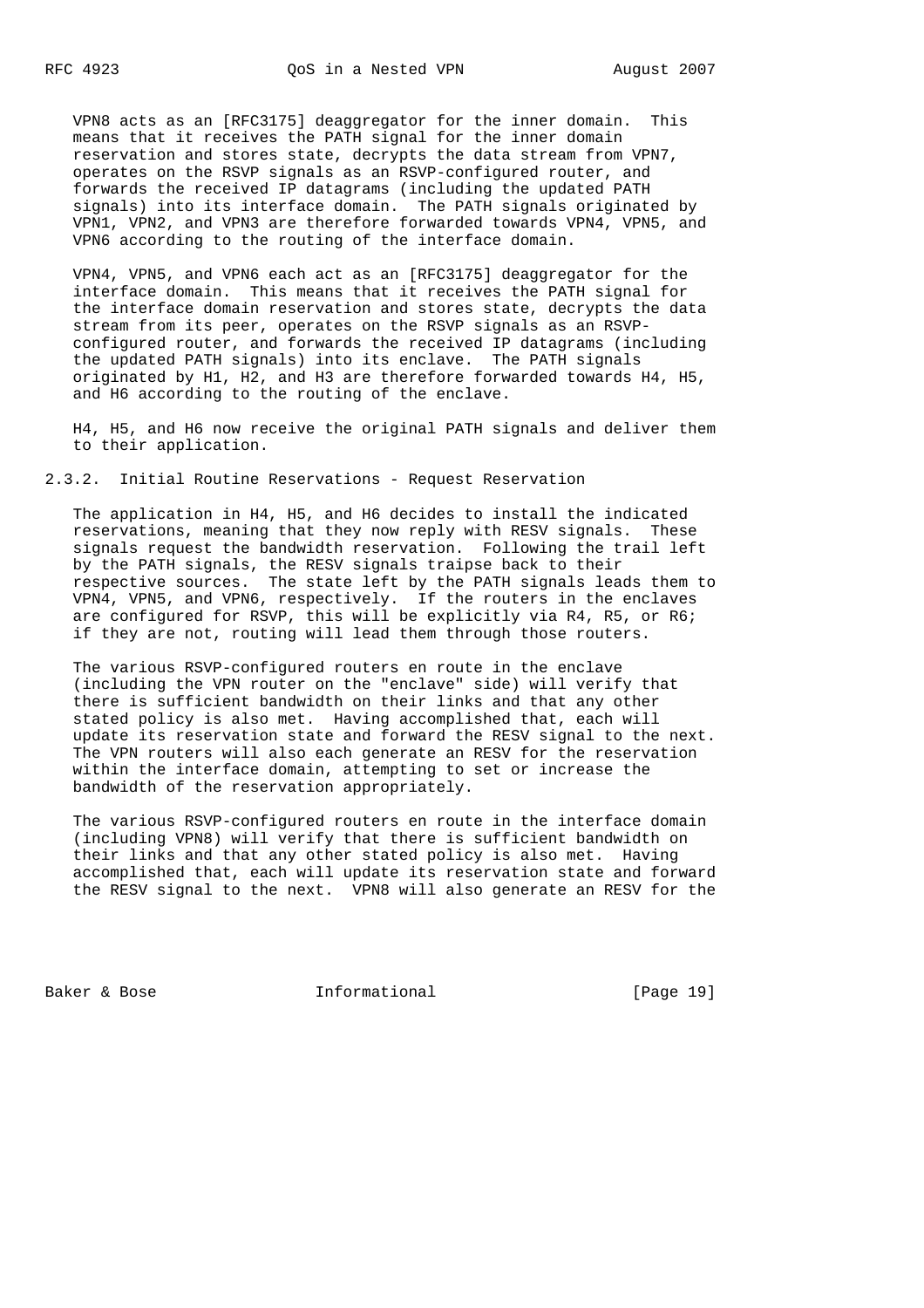reservation within the inner domain, attempting to set or increase the bandwidth of the reservation appropriately. This gets the reservation to the inner deaggregator, VPN8.

 The various RSVP-configured routers en route in the inner domain (including VPN7) will verify that there is sufficient bandwidth on their links and that any other stated policy is also met. Having accomplished that, each will update its reservation state and forward the RESV signal to the next. This gets the signal to VPN7.

 VPN7 acts as an [RFC3175] aggregator for the inner domain. This means that it receives the RESV signal for the inner domain reservation and stores state, decrypts the data stream from VPN8, operates on the RSVP signals as an RSVP-configured router, and forwards the received IP datagrams (including the updated RESV signals) into its interface domain. The RESV signals originated by VPN4, VPN5, and VPN6 are therefore forwarded towards VPN1, VPN2, and VPN3 through the interface domain.

 VPN1, VPN2, and VPN3 each act as an [RFC3175] aggregator for the interface domain. This means that it receives the RESV signal for the interface domain reservation and stores state, decrypts the data stream from its peer, operates on the RSVP signals as an RSVP configured router, and forwards the received IP datagrams (including the updated RESV signals) into its enclave. The RESV signals originated by H4, H5, and H6 are therefore forwarded towards H1, H2, and H3 according to the routing of the enclave.

 H1, H2, and H3 now receive the original RESV signals and deliver them to their application.

2.3.3. Installation of a Reservation Using Precedence

 Without going through the details called out in Sections 2.3.1 and 2.3.2, if sufficient bandwidth exists to support them, reservations of other precedence levels or other applications may also be installed across this network. If the "routine" reservations already described are for voice, for example, and sufficient bandwidth is available under the relevant policy, a reservation for voice at the "priority" precedence level might be installed. Due to the mechanics of preemption, however, this would not expand the existing "routine" reservations in the interface and inner domains, as doing this causes loss of information - how much of the reservation is now "routine" and how much is "priority"? Rather, this new reservation will open up a separate set of tunnels or security associations for traffic of its application class at its precedence between that aggregator and deaggregator.

Baker & Bose **Informational** [Page 20]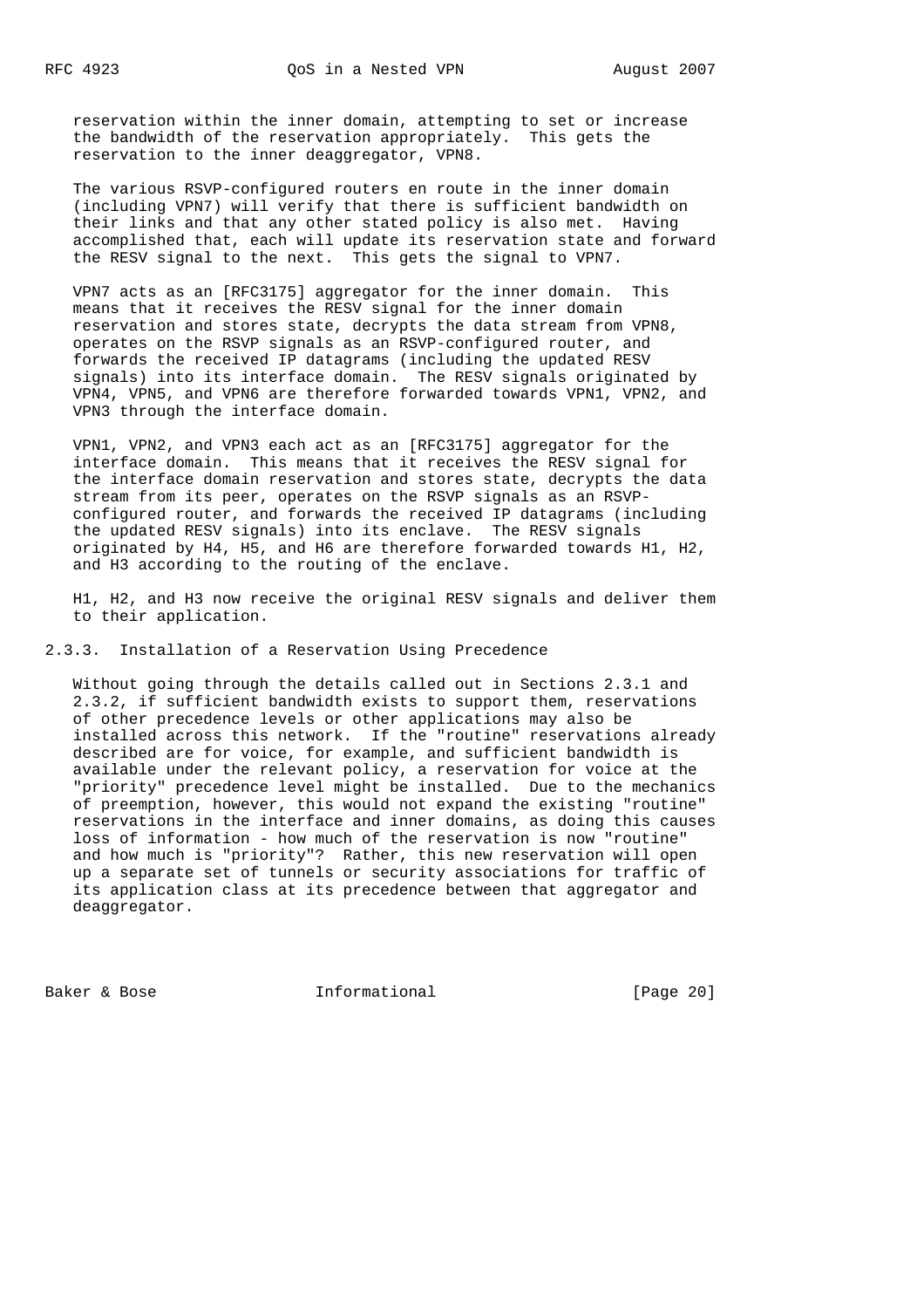As a side note, there is an opportunity here that does not exist in the PSTN. In the PSTN, all circuits are potentially usable by any PSTN application under a certain set of rules (H channels, such as those used by video streams, must be contiguous and ordered). As such, if a channel is not made available to routine traffic but is made available to priority traffic, the operator is potentially losing revenue on the reserved bandwidth and deserves remuneration. However, in the IP Internet, some bandwidth must be kept for basic functions such as routing, and, in general, policies will not permit 100% of the bandwidth on an interface to be allocated to one application at one precedence. As a result, it may be acceptable to permit a certain portion (e.g., 50%) to be used by routine voice and a larger amount (e.g., 60%) to be used by voice at a higher precedence level. Under such a policy, a higher precedence reservation for voice might not result in the preemption of a routine call, but rather impact elastic traffic, and might be accepted at a time that a new reservation of lower precedence might be denied.

 In microwave networks, such as satellite or mobile ad hoc, one could also imagine network management intervention that could change the characteristics of the radio signal to increase the bandwidth under some appropriate policy.

2.3.4. Installation of a Reservation Using Preemption

 So we now have a number of reservations across the network described in Figure 5 including several reservations at "routine" precedence and one at "priority" precedence. For sake of argument, let us presume that the link from VPN7 to R9 is now fully utilized - all of the bandwidth allocated by policy to voice at the routine or priority level has been reserved. Let us further imagine that a new "priority" reservation is now placed from H3 to H6.

 The process described in Section 2.3.1 is followed, resulting in PATH state across the network for the new reservation. This is installed even though it is not possible to install a new reservation on VPN7- R9, as it does not install any reservation and the network does not know whether H6 will ultimately require a reservation.

 The process described in Section 2.3.2 is also followed. The application in H6 decides to install the indicated reservation, meaning that it now replies with an RESV signal. Following the trail left by the PATH signal, the RESV signal traipses back towards H3. VPN6 and (if RSVP was configured) R6 verify that there is sufficient bandwidth on their links and that any other stated policy is also met. Having accomplished that, each will update its reservation

Baker & Bose **Informational** [Page 21]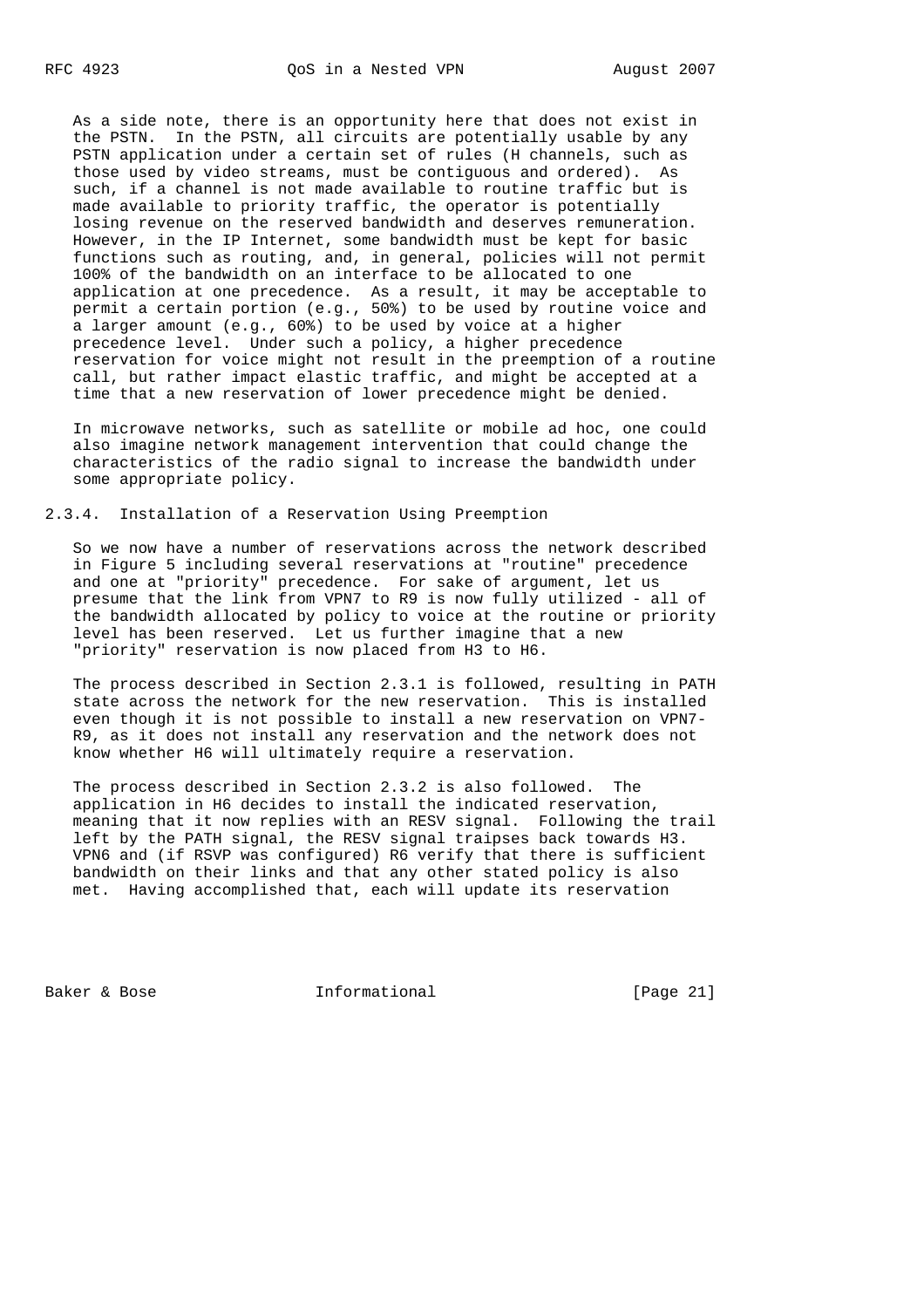state and forward the RESV signal to the next. VPN6 also generates an RESV for the reservation within the interface domain, attempting to set or increase the bandwidth of the reservation appropriately.

 VPN6, R8, and VPN8's "interface domain" sides now verify that there is sufficient bandwidth on their links and that any other stated policy is also met. Having accomplished that, each will update its reservation state and forward the RESV signal to the next. VPN8 will also generate an RESV for the reservation within the inner domain, attempting to set or increase the bandwidth of the reservation appropriately. This gets the reservation to the inner deaggregator, VPN8.

 VPN8's "inner domain" side and R9 now verify that there is sufficient bandwidth on their links and that any other stated policy is also met. At R9, a problem is detected - there is not sufficient bandwidth under the relevant policy. In the absence of precedence, R9 would now return an RESV Error indicating that the reservation could not be increased or installed. In such a case, if a preexisting reservation of lower bandwidth already existed, the previous reservation would remain in place but the new bandwidth would not be granted, and the originator (H6) would be informed. Let us clarify what it means to be at a stated precedence: it means that the POLICY\_DATA object in the RESV contains a Preemption Priority and a Defending Priority with values specified in some memo. With precedence, [RFC4495]'s algorithm would have the Preemption Priority of the new reservation compared to the Defending Priority of extant reservations in the router, of which there are two: one VPN7->VPN8 at "routine" precedence and one VPN7->VPN8 at "priority" precedence. Since the Defending Priority of routine reservation is less than the Preemption Priority of a "priority" reservation, the "routine" reservation is selected. R9 determines that it will accept the increase in its "priority" reservation VPN7->VPN8 and reduce the corresponding "routine" reservation. Two processes now occur in parallel:

- o The routine reservation is reduced following the algorithms in [RFC4495] and
- o The priority reservation continues according to the usual rules.

 R9 reduces its "routine" reservation by sending an RESV Error updating its internal state to reflect the reduced reservation and sending an RESV Error to VPN8 requesting that it reduce its reservation to a number less than or equal to the relevant threshold less the sum of the competing reservations. VPN8, acting as a deaggregator, makes two changes. On the "inner domain" side, it marks its reservation down to the indicated rate (the most it is now

Baker & Bose **Informational** [Page 22]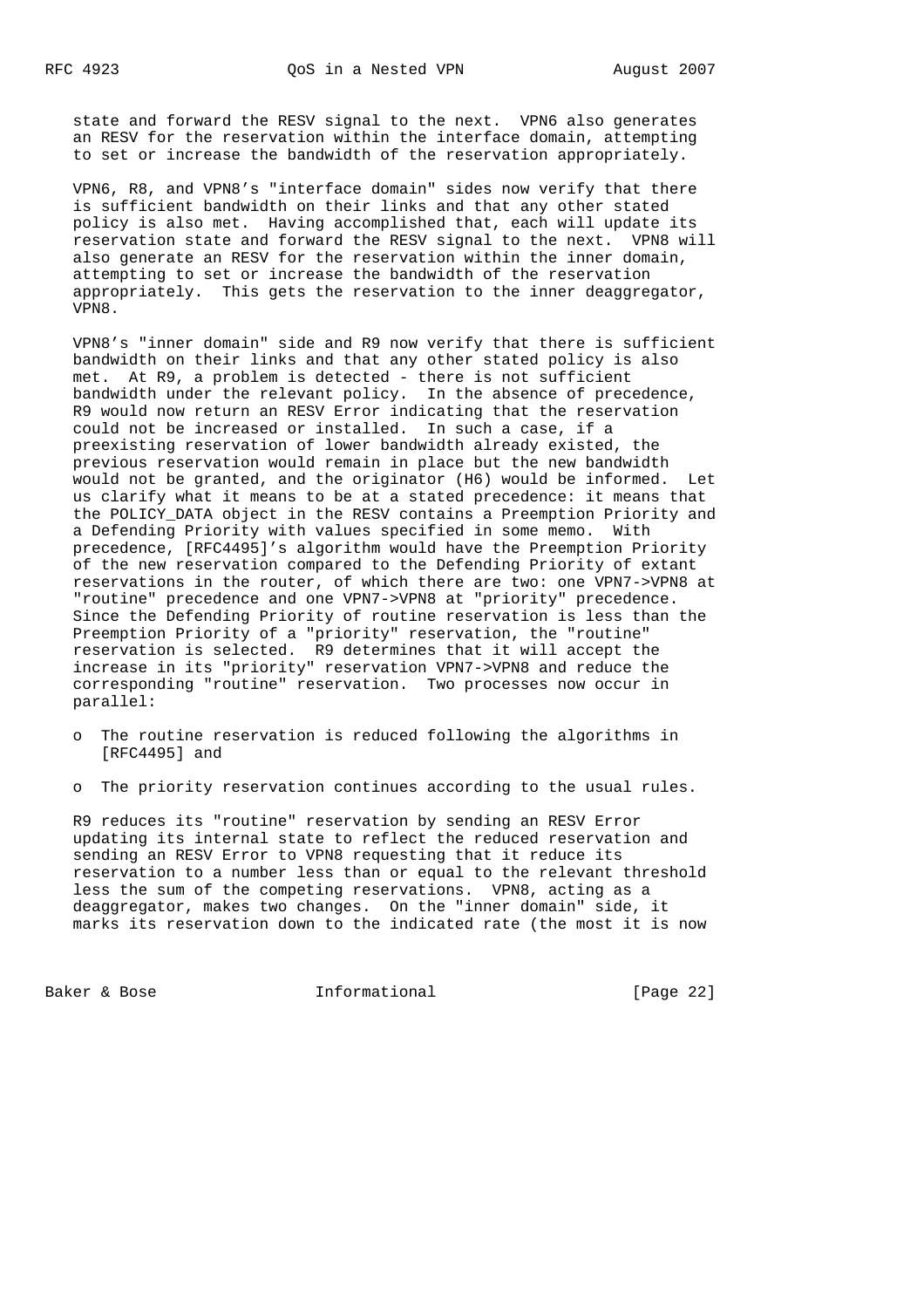permitted to reserve), so that if an RESV Refresh event happens, it will request the specified rate. On the "interface domain" side, it selects one or more of the relevant reservations by an algorithm of its choosing and requests that it likewise reduce its rate. For the sake of argument, let us imagine that the selected reservation is the one to VPN5. The RESV Error now makes its way through R8 to VPN5, which similarly reduces its bandwidth request to the stated amount and passes a RESV Error signal on the "enclave" side requesting that the reservation be appropriately reduced.

 H5 is now faced with a decision. If the request is to reduce its reservation to zero, that is equivalent to tearing down the reservation. In this simple case, it sends an RESV Tear to tear down the reservation entirely and advises its application to adjust its expectations of the session accordingly, which may mean shutting down the session. If the request is to reduce it below a certain value, however, it may be possible for the application to do so and remain viable. For example, if a VoIP application using a G.711 codec (80 kbps) is asked to reduce its bandwidth below 70 kbps, it may be possible to renegotiate the codec in use to G.729 or some other codec. In such a case, the originating application should re-reserve at the stated bandwidth (in this case, 70 kbps), initiate the application level change, and let the application change the reservation again (perhaps to 60 kbps) when it has completed that process.

 At the time the reservation is being processed at R9, for the "priority" reservation, R9 believes that it has sufficient bandwidth and that any other stated policy is also met, and it forwards the RESV to VPN7. Each will update its reservation state and forward the RESV signal to the next. VPN7 now acts as an [RFC3175] aggregator for the inner domain. This means that it receives the RESV signal for the inner domain reservation and stores state, decrypts the data stream from VPN8, operates on the RSVP signals as an RSVP-configured router, and forwards the received IP datagrams (including the updated RESV signals) into its interface domain. The RESV signals originated by VPN4, VPN5, and VPN6 are therefore forwarded towards VPN1, VPN2, and VPN3 through the interface domain.

 VPN3 now acts as an [RFC3175] aggregator for the interface domain. This means that it receives the RESV signal for the interface domain reservation and stores state, decrypts the data stream from its peer, operates on the RSVP signals as an RSVP-configured router, and forwards the received IP datagrams (including the updated RESV signals) into its enclave. The RESV signal originated by H6 is therefore forwarded towards H3 according to the routing of the enclave.

Baker & Bose **Informational** [Page 23]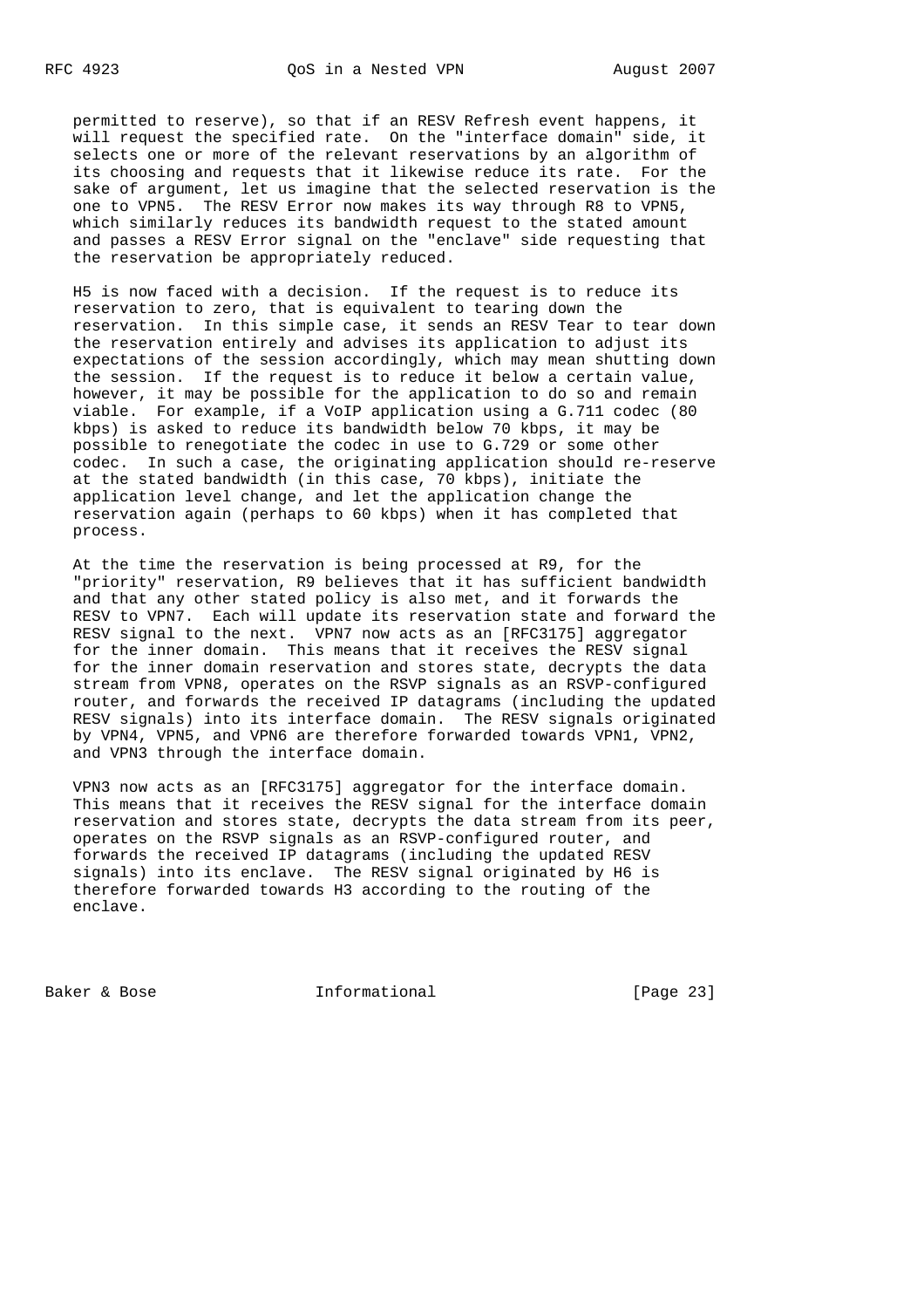H3 now receives the original RESV signals and delivers it to the relevant application.

3. Data Flows within a VPN Router

 This section details the data flows within a VPN router, in the context of sessions as described in Section 2. It specifically identifies the signaling flow at a given VPN boundary and additionally elaborates the signaling mechanism with the aid of a Network Guard. A use case describing the proposal in the context of an operational scenario is presented herein.

3.1. VPN Routers That Carry Data across the Cryptographic Boundary

3.1.1. Plaintext to Ciphertext Data Flows

| RSVP                                                                                                                                                    |              | Aggregate RSVP                                                                                                                                                                                |
|---------------------------------------------------------------------------------------------------------------------------------------------------------|--------------|-----------------------------------------------------------------------------------------------------------------------------------------------------------------------------------------------|
| Per session:<br>Destination<br>Source<br>potential SPI<br>DSCP<br>vPort or protocol---------> vPort<br>and port<br>Mean rate<br>Peak rate<br>Burst Size | ID<br>$---2$ | Agg. Session<br>Agg. Destination<br>Agg. Source= self<br>Agg. SPI generated<br>$\leftarrow$ $>$ DSCP<br>------> Sum of mean rates<br>$------> f(Peak rates)$<br>---------> Sum of Burst sizes |
| IP<br>Plaintext Interface                                                                                                                               |              | ΙP<br>Ciphertext Interface                                                                                                                                                                    |

Figure 6: Data Flows in a VPN Router Outbound

Baker & Bose **Informational** [Page 24]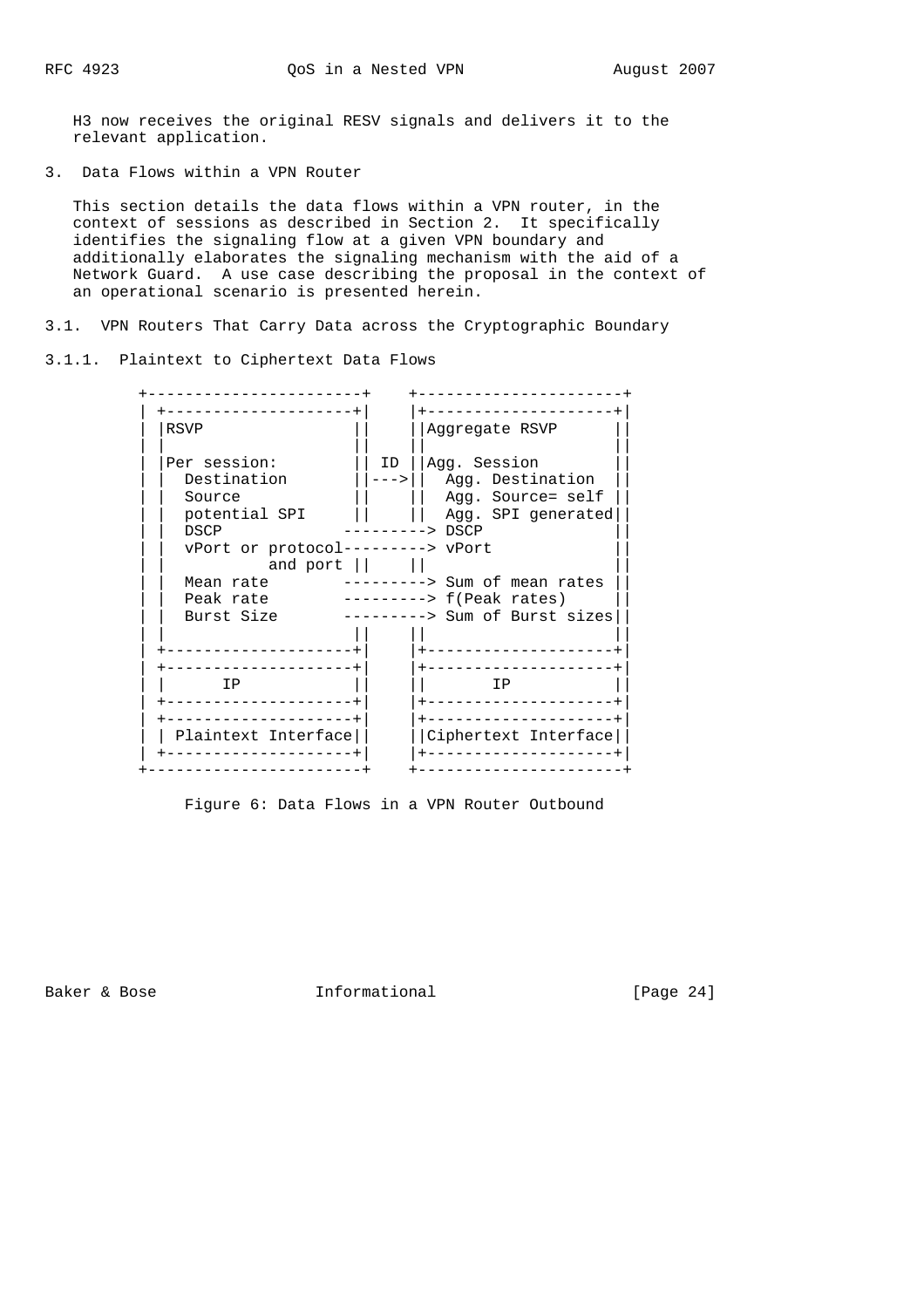Parameters on a reservation include:

- Destination Address: On the plaintext side, the VPN router participates in the end-to-end reservations being installed for plaintext sessions. These may include individual flows as described in [RFC2205], IPsec data flows [RFC2207], aggregate reservations [RFC3175], or other types. It passes an identifier for the ciphertext side of the deaggregator to its ciphertext unit.
- DSCP: The DSCP of the plaintext data flow is provided to the cipher text side.
- Virtual Port: The virtual destination port is provided to the cipher text side. This may be derived from an [RFC2207] session object or from policy information.
- Mean Rate: The sum of the plaintext mean rates is provided to the ciphertext unit.
- Peak Rate: A function of the plaintext peak rates is provided to the ciphertext unit. This function is less than or equal to the sum of the peak rates.
- Burst Size: The sum of the burst sizes is provided to the cipher text unit.

Messages include:

- Path: The plaintext PATH message is sent as encrypted data to the ciphertext unit. In parallel, a trigger needs to be sent to the ciphertext unit that results in it generating the corresponding aggregated PATH message for the ciphertext side.
- Path Error: This indicates that a PATH message sent to the remote enclave was in error. In the error case, the message itself is sent on as encrypted data, but a signal is sent to the ciphertext side in case the error affects the ciphertext reservation (such as removing or changing state).
- Path Tear: The PATH Tear message is sent as encrypted data to the ciphertext unit. In parallel, a signal is sent to the cipher text side; it will trigger a Path Tear on its reservation in the event that this is the last aggregated session, or change the SENDER\_TSPEC of the aggregated session.

Baker & Bose Theorem Informational Theorem (Page 25)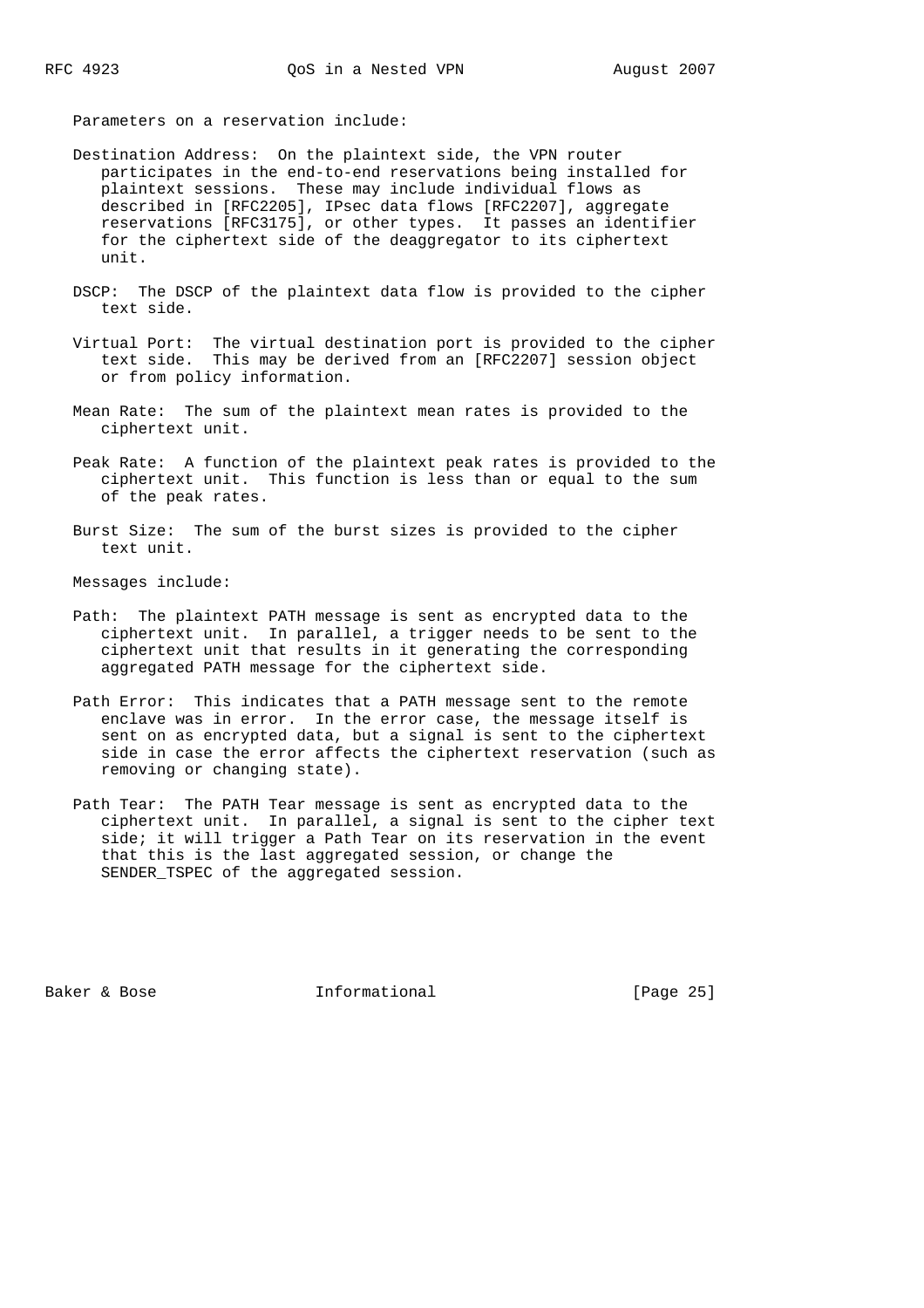- RESV: The plaintext RESV message is sent as encrypted data to the ciphertext unit. In parallel, a trigger needs to be sent to the ciphertext unit that results in it generating the corresponding aggregated RESV message for the ciphertext side.
- RESV Error: This indicates that a RESV message that was received as data and forwarded into the enclave was in error or needed to be preempted as described in [RFC3181] or [RFC4495]. In the error case, the message itself is sent on as encrypted data, but a signal is sent to the ciphertext side in case the error affects the ciphertext reservation (such as removing or changing state).
- RESV Tear: The RESV Tear message is sent as encrypted data to the ciphertext unit. In parallel, a signal is sent to the cipher text side; it will trigger a RESV Tear on its reservation in the event that this is the last aggregated session, or reduce the bandwidth of an existing reservation.
- RESV Confirm: This indicates that a RESV message received as data and forwarded into the enclave, and is now being confirmed. This message is sent as encrypted data to the ciphertext side, and, in parallel, a signal is sent to potentially trigger an RESV Confirm on the aggregate reservation.

Baker & Bose **Informational** [Page 26]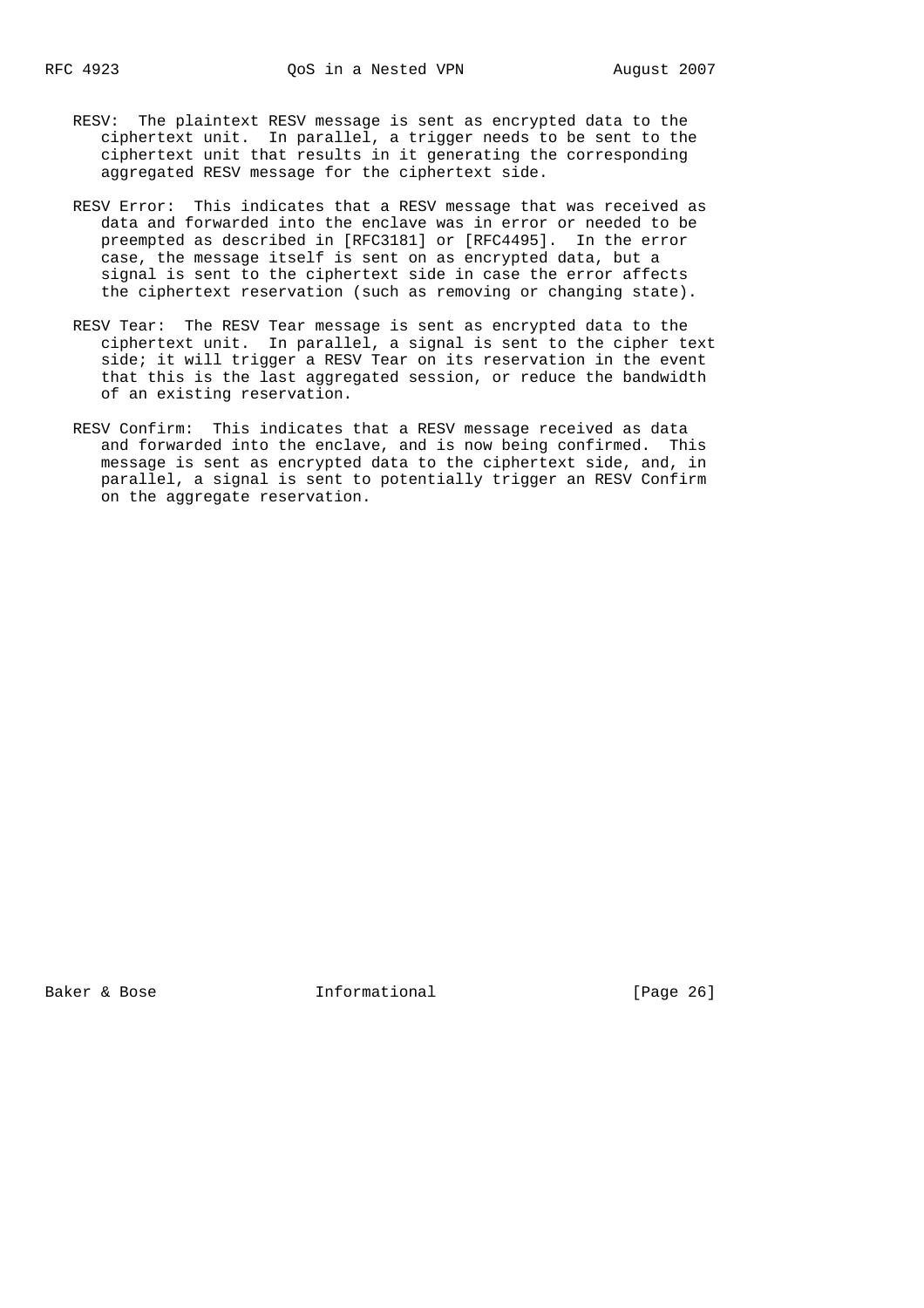#### 3.1.2. Ciphertext to Plaintext Data Flows

| <b>RSVP</b>         | Aggregate RSVP              |
|---------------------|-----------------------------|
|                     | terminated                  |
| Per session:        | $\pm$                       |
| Destination         |                             |
| Source              | -Decrypted RSVP<br><------- |
| potential SPI       | message sent to             |
| <b>DSCP</b>         | Plaintext unit              |
| vPort or protocol   | *as data* for               |
| and port            | normal processing           |
| Mean rate           |                             |
| Peak rate           |                             |
| Burst Size          |                             |
|                     |                             |
|                     |                             |
|                     |                             |
| IP                  | ΙP                          |
|                     |                             |
|                     |                             |
|                     |                             |
| Plaintext Interface | Ciphertext Interface        |
|                     |                             |
|                     |                             |

Figure 7: Data Flows in a VPN Router Inbound

 The aggregate reservation is terminated by the ciphertext side of the VPN router. The RSVP messages related to the subsidiary sessions are carried in the encrypted tunnel as data, and therefore arrive at the plaintext side with other data. As the plaintext side participates in these reservations, some information is returned to the ciphertext size to parameterize the aggregate reservation as described in Section 3.1.1 in the processing of the outbound messages.

Baker & Bose **Informational** [Page 27]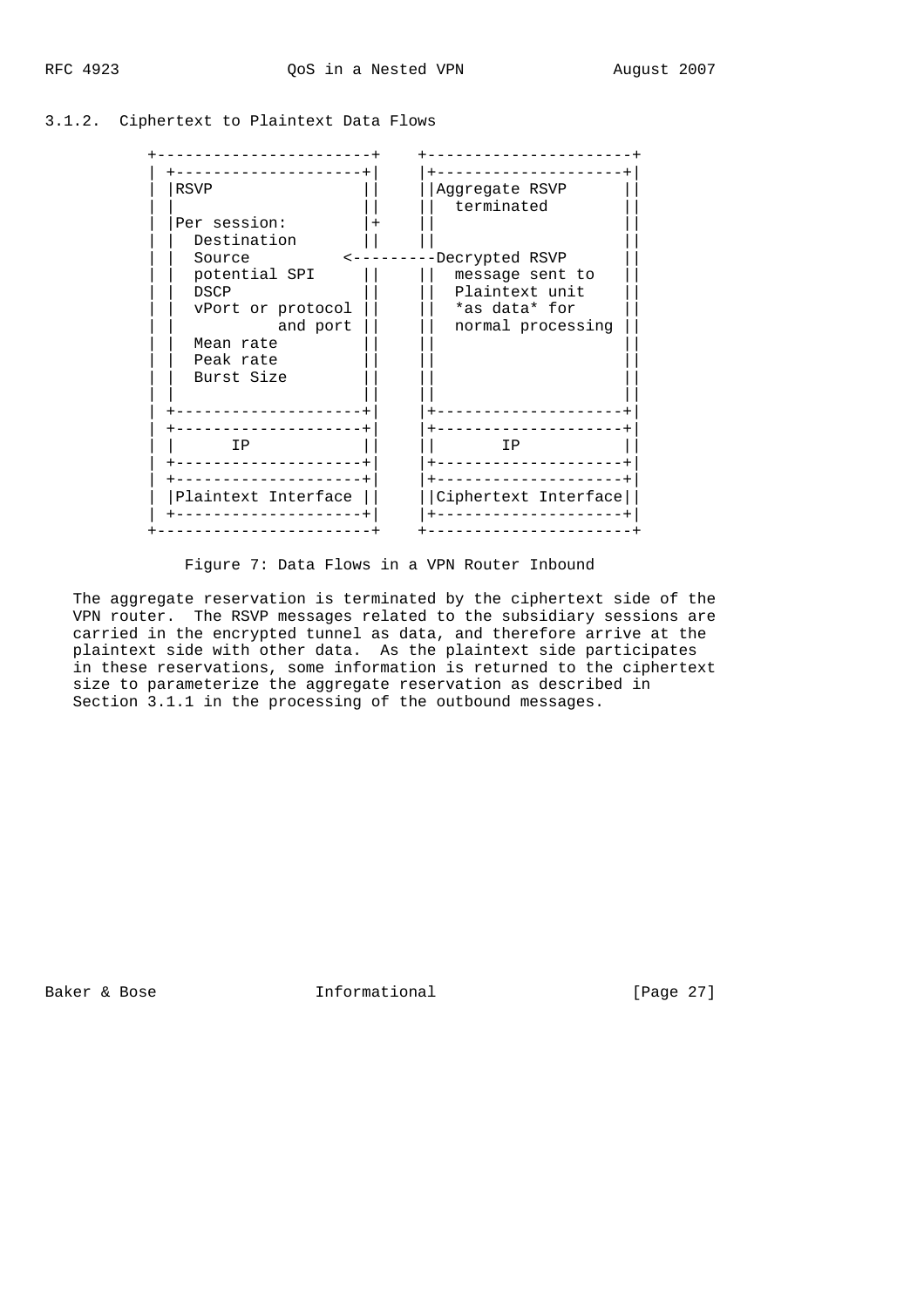3.2. VPN Routers That Use the Network Guard for Signaling across the Cryptographic Boundary

 As described in Section 1.6 the Network Guard provides an additional path for the reservation signaling between the plaintext and cipher text domains.



Figure 8: RSVP Passage via Network Guard

 In this context, the VPN router is composed of a plaintext router, a ciphertext router, an encrypt/decrypt implementation (such as a line card or interface device), and a network management process that manages the encrypt/decrypt implementation and potentially passes defined information flows between the plaintext and ciphertext domains. If the Network Guard is implemented as a software process that exchanges configuration instructions between the routers, this is simple to understand. If it is built as a separate systems exchanging datagrams, it is somewhat more complex, but conceptually equivalent. For example, the ciphertext router would consider an IP datagram received via the Network Guard (control plane) as having been received from and concerning the interface used in the data plane to the encrypt/decrypt unit.

Baker & Bose **Informational** [Page 28]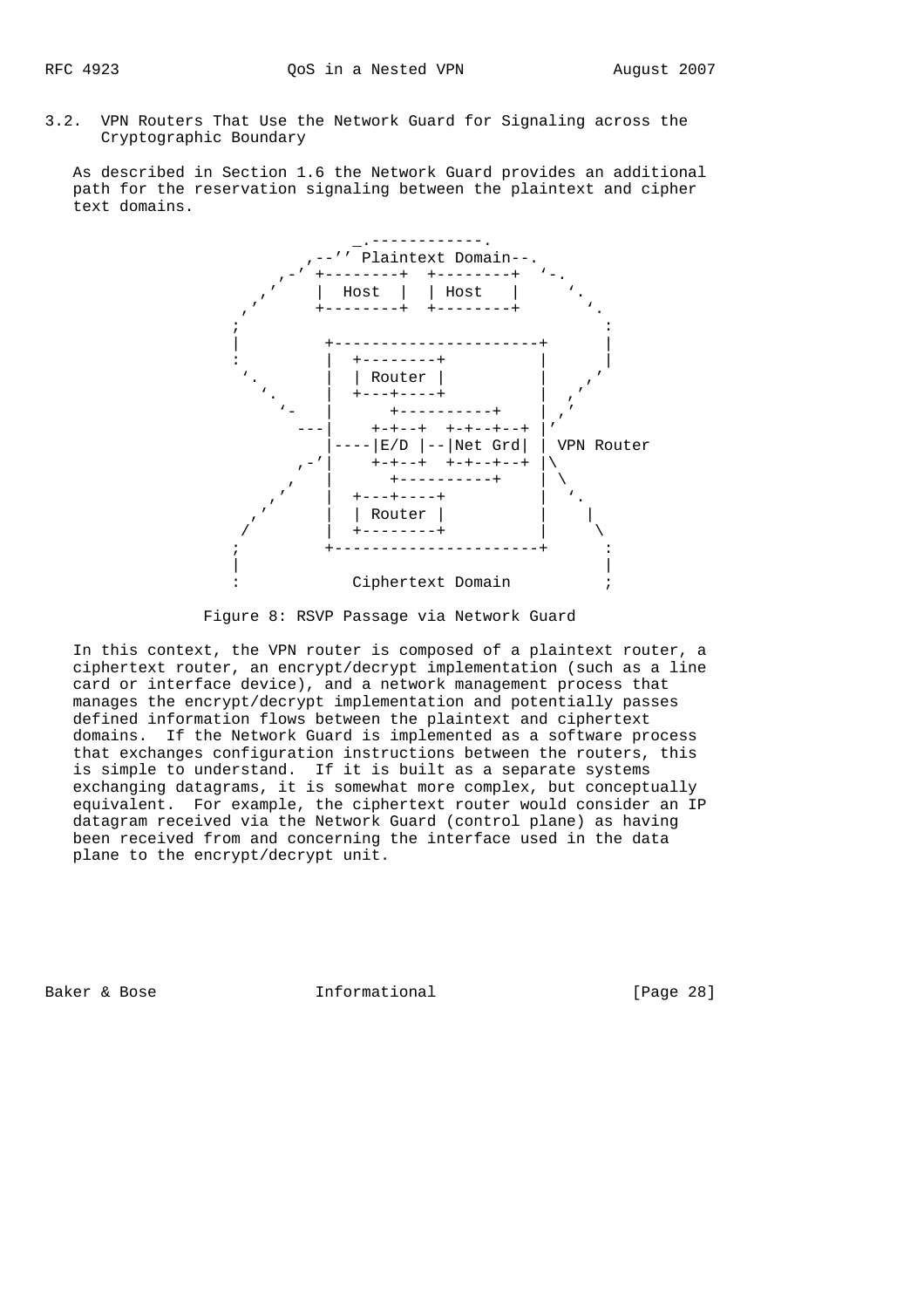## 3.2.1. Signaling Flow

 Encrypt/decrypt units may not be capable of terminating and originating flows as described in Section 3.1, and policy may prevent knowledge of the ciphertext network addresses in the plaintext router. In such a case, the plaintext and ciphertext routers may use the Network Guard as the path for the signaling flows. The Network Guard performs the following functions to enable the flow of reservation signaling across the cryptographic domain

- o transforms plaintext session identifiers into ciphertext session identifiers and vice-versa in IP datagrams and RSVP objects (e.g. IP addresses)
- o performs resource management of aggregated reservations (e.g., including ciphertext encapsulation overhead to resources requested)
- o reads and writes configuration on the encrypt/decrypt units as necessary (e.g., reads plaintext to ciphertext IP address mapping)

 In addition, the plaintext and ciphertext routers must support a routing function or local interface that ensures that aggregated RSVP messages flow via the Network Guard. However, the signaling flow across the entire VPN router at a cryptographic boundary remains identical to the description in Section 3.1.

 A reader may note that the VPN router described in Figure 8 can be collapsed into a single router with two halves, or the Network Guard and the encrypt/decrypt units can be part of the plaintext router. The details of alternate logical and physical architectures for the VPN router are beyond the scope of this document.

Baker & Bose **Informational** [Page 29]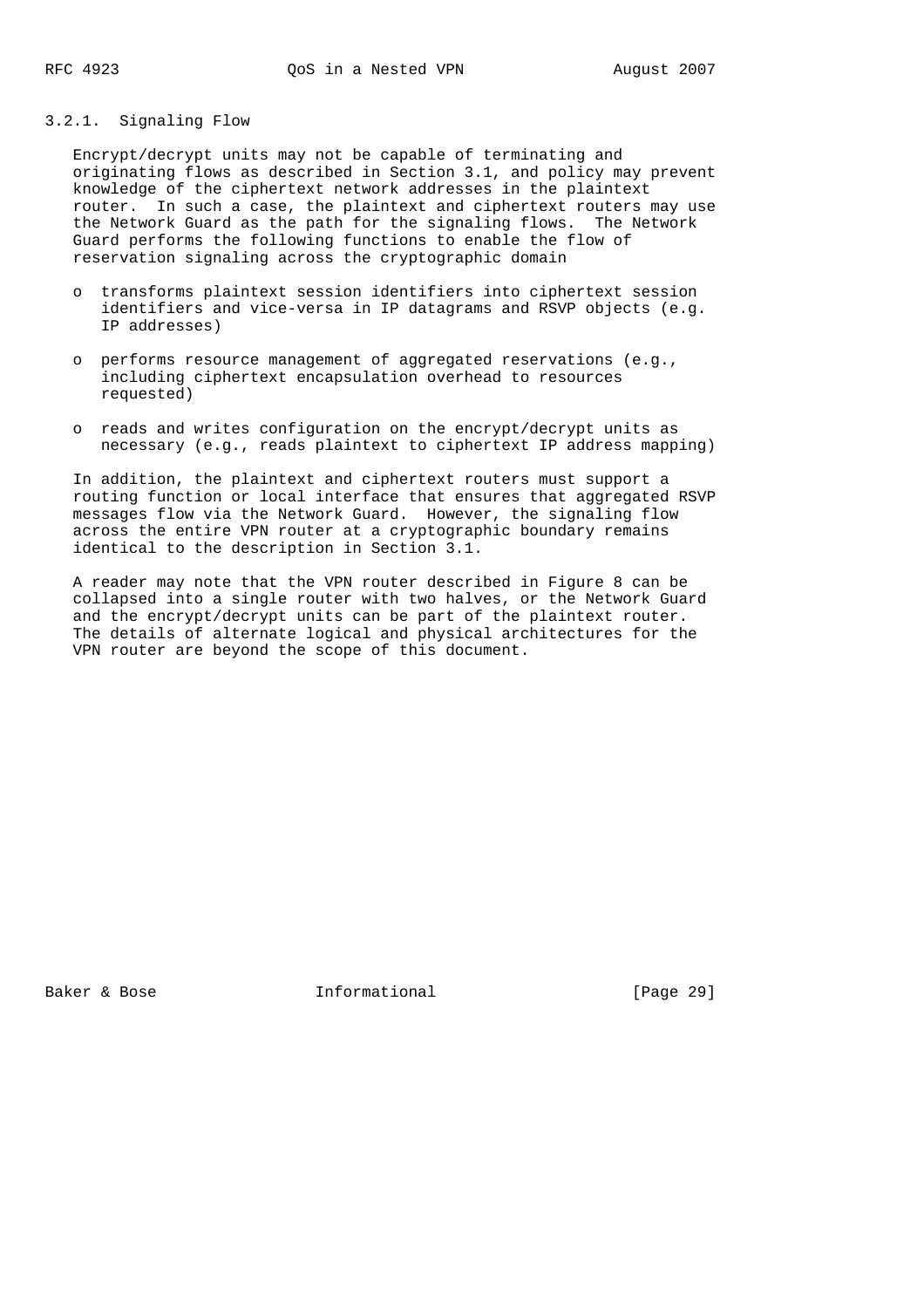



Figure 9: Aggregated RSVP via Network Guard

 The above figure depicts a simple use case for aggregated signaling with the Network Guard. In this scenario, Host A initiates RSVP signaling to Host B for a reservation. The RSVP signaling between the hosts is encapsulated by the VPN routers into encrypted tunnels. Aggregated RSVP signaling is triggered by VPN routers, and flows into the CT-Routers, as well as the interface domains, to reserve resources at RSVP-capable routers on the path. The aggregation/ deaggregation point for RSVP reservations in this use case are the PT-Routers. The signaling aggregation of RSVP into A-RSVP at the PT-Router is similar to the data flow described in Section 3.1. The

Baker & Bose **Informational** [Page 30]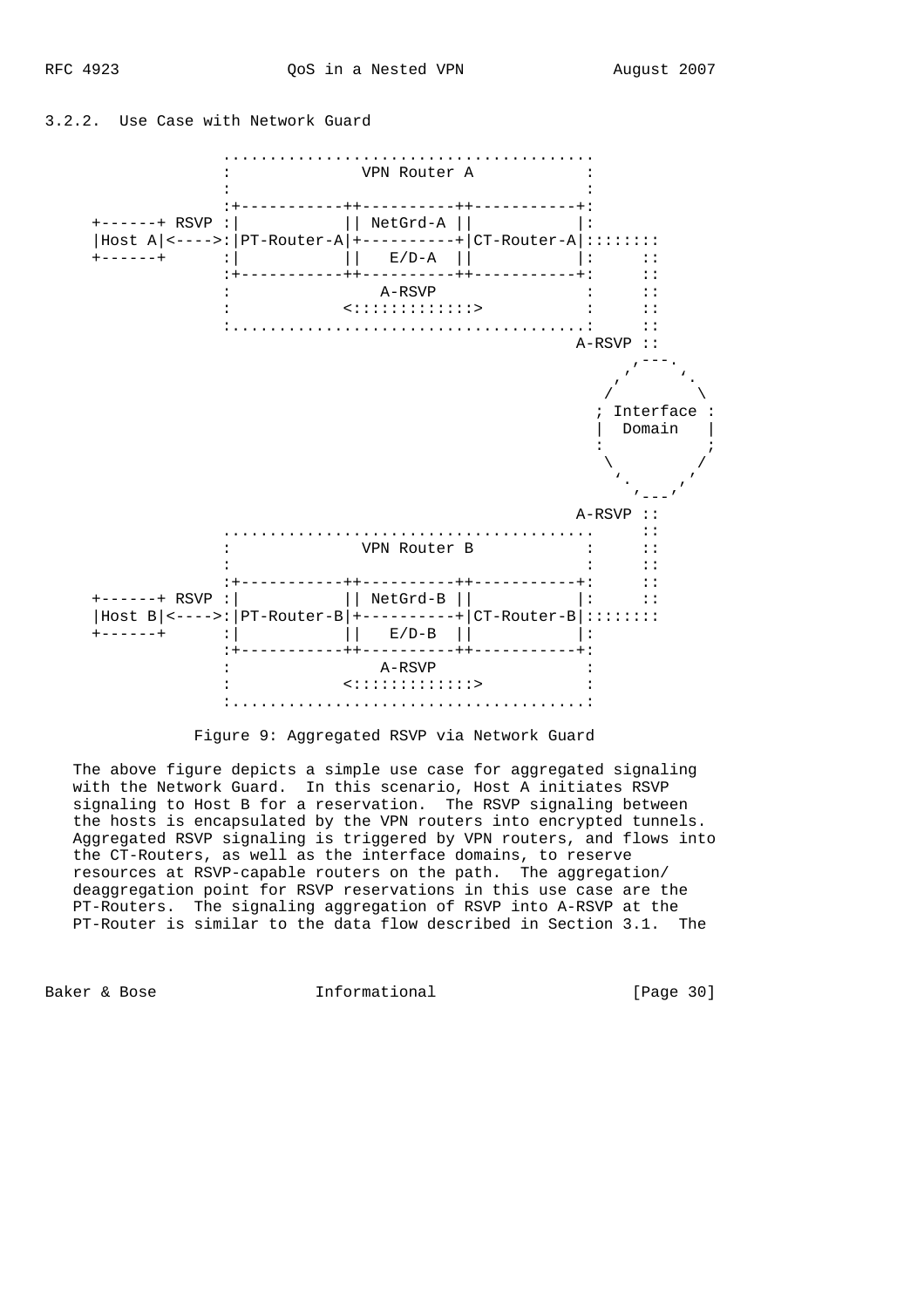Network Guard performs the additional functions described in Section 3.2.1 to transform plaintext A-RSVP messages into suitable ciphertext A-RSVP messages. A typical reservation set up in this case would follow these steps.

- o Host A sends RSVP PATH message to Host B.
- o PT-Router-A encapsulates RSVP PATH message in encrypted tunnel to VPN Router B.
- o CT Routers and Interface domain carry encrypted RSVP PATH message (like any other encrypted data message).
- o PT-Router-B decrypts RSVP Path Message and sends an E2E PathErr message to PT-Router-A in the encrypted tunnel.
- o PT-Router-B forwards decrypted plaintext RSVP PATH message to Host B.
- o PT-Router-A receives E2E PathErr and sends an aggregated RSVP PATH message towards PT-Router-B via the Network Guard.
- o The NetGrd-A transforms the plaintext aggregate RSVP into the ciphertext aggregate RSVP message as described in Section 3.2.1 and sends it to the CT-Router-A.
- o The ciphertext aggregated RSVP message travels through ciphertext routers in the interface domain.
- o CT-Router-B receives the ciphertext aggregate RSVP message and sends it to the NetGrd-B.
- o The NetGrd-B transforms the ciphertext aggregate RSVP into the plaintext aggregate RSVP message as described in Section 3.2.1 and sends it to the PT-Router-B.

 The subsequent RSVP and Aggregate RSVP signaling follows a similar flow, as described in detail in [RFC3175] and [RFC4860]to aggregate each plaintext reservation into a corresponding ciphertext reservation. This ensures that RSVP-capable ciphertext routers reserve the required resources for a plaintext end-to-end reservation. Subsequent mechanisms, such as preemption or the increase and decrease of resources reserved, may be applied to these reservations as described before in this document. The RSVP data flow as described in Section 3.1 within the VPN router (from the plaintext router to the ciphertext router via the Guard) provides necessary and sufficient information to routers in the ciphertext domain to implement the QoS solution presented in the document.

Baker & Bose Theorem Informational Theorem (Page 31)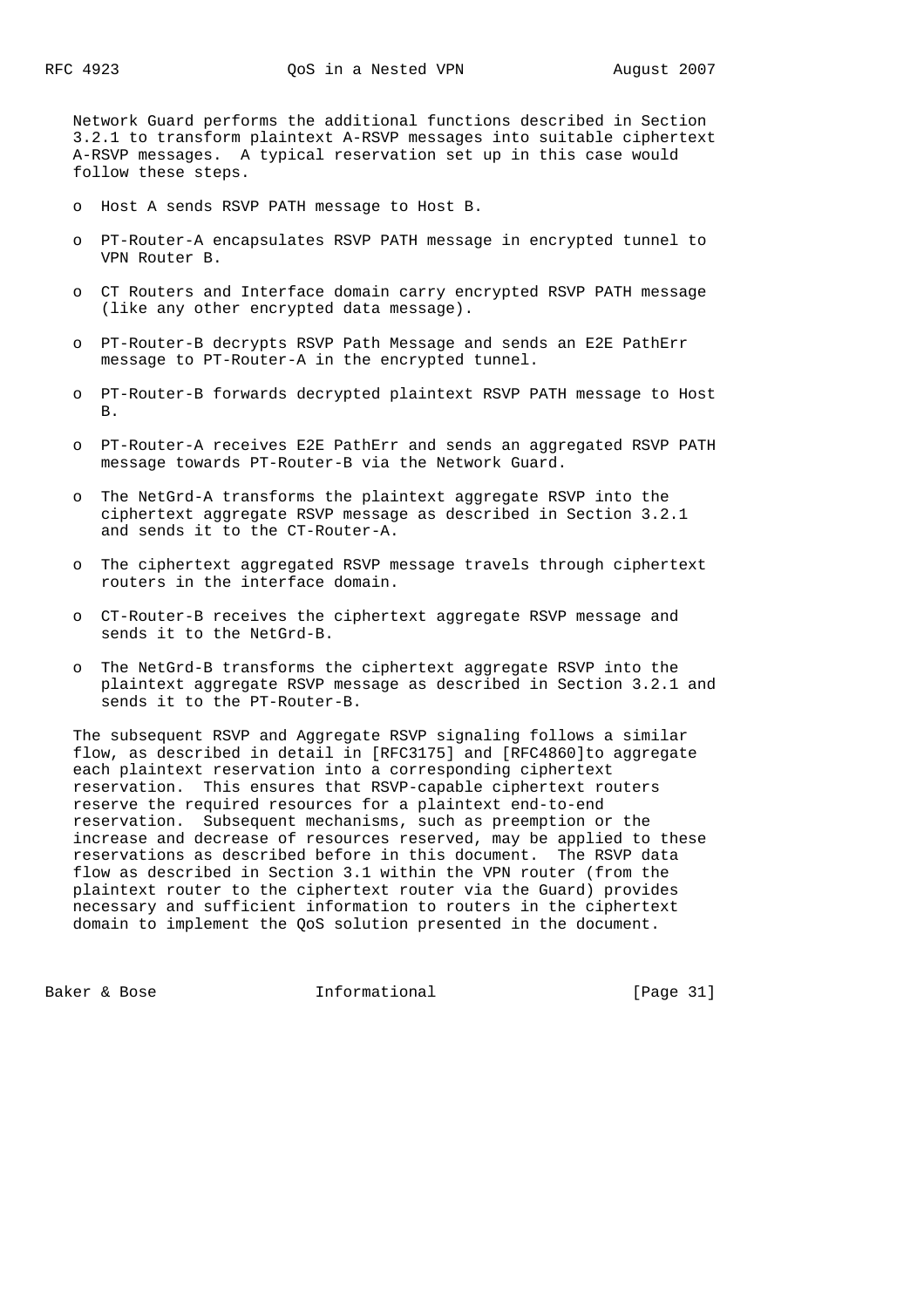In this description, we have described the Network Guard as being separate from the encrypt/decrypt unit. This separation exists because in certain implementations, it is mandated by those who specify the devices. The separation does not come for free, however; the separation of the devices for system-engineering purposes is expensive, and it imposes architectural problems. For example, when the Guard is used to aggregate RSVP messages or Protocol Independent Multicast (PIM) routing, the traffic is destined to the remote VPN router. This means that the Guard must somehow receive and respond to, on behalf of the VPN Router, messages that are not directed to it. Several possible solutions exist; they should be selected carefully based on the security and implementation needs of the environment. They are as follows:

- o In the simplest case, the Network Guard and encrypt/decrypt unit can be two independent functions that utilize a common network and MAC layer. This can allow the two functions to share a common MAC and IP address, so that traffic destined for one function is also received by the other. In the case that these two functions are physically separated on two devices, they can still share a common MAC and IP address; however, additional modifications may be required on the Guard to filter and not process IP traffic not destined for itself.
- o The ciphertext interface of the Guard could be placed into promiscuous mode, allowing it to receive all messages and discard all but the few it is interested in. The security considerations on putting a device in promiscuous mode at the VPN boundary needs to be taken into account in this method.
- o The Guard could be engineered to receive all from the ciphertext router and pass the bulk of it on to the VPN router through another interface. In this case, the Guard and the VPN router would use the same IP address. This mechanism puts the load of all data and management traffic destined for the VPN router upon the Guard.
- o The VPN router could be engineered to receive all traffic from the ciphertext router and pass any unencrypted traffic it receives to the Guard through another interface. In this case, the Guard and the VPN router would use the same IP address.
- o All the VPN router functions, as shown in Figure 9, could be incorporated into a single chassis, with appropriate internal traffic management to send some traffic into the plaintext enclave and some to the Guard. In this case, the Guard and the VPN router would be -- at least, functionally -- the same system.

Baker & Bose **Informational** [Page 32]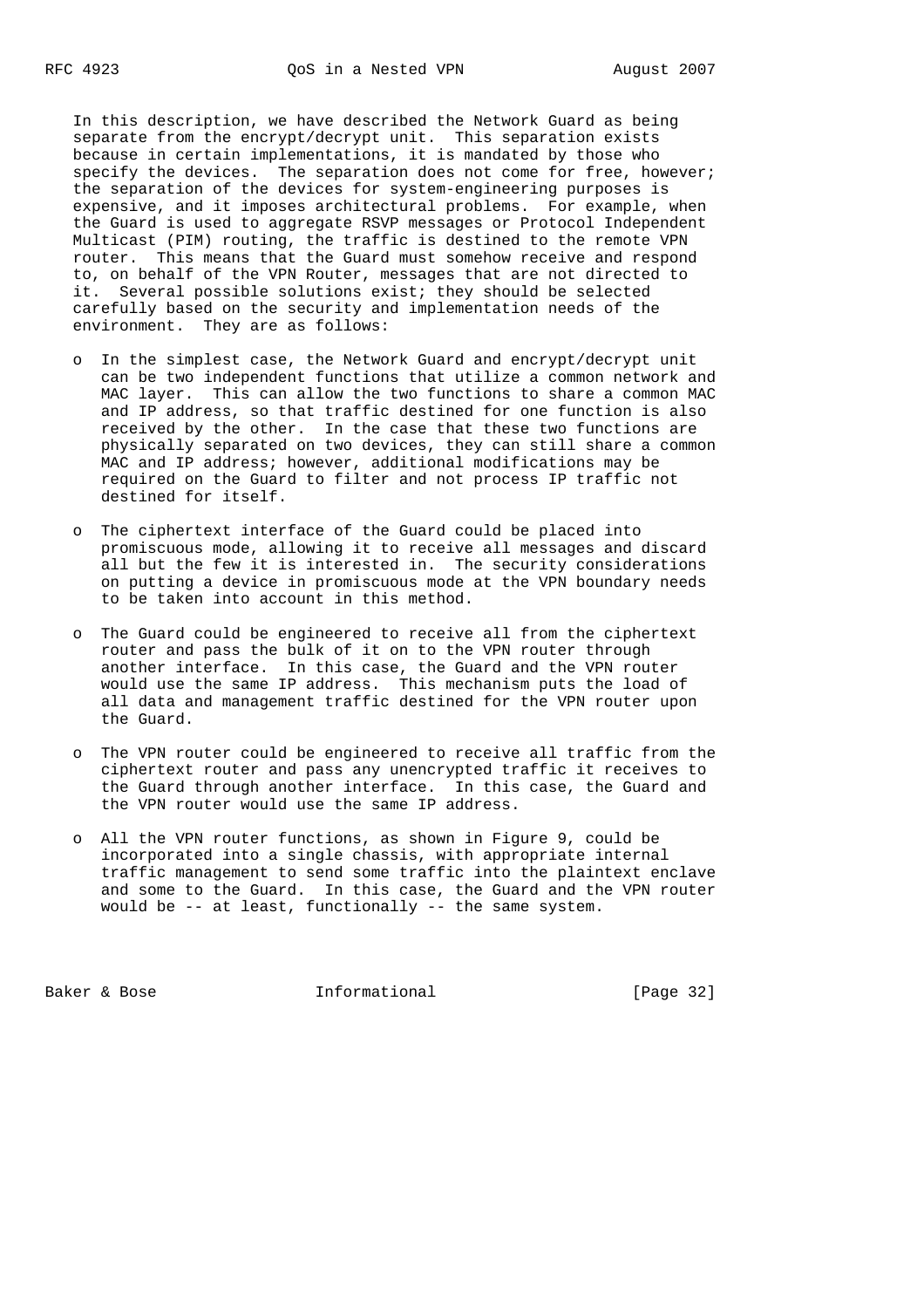Of these, clearly the last is the simplest architecturally and the one that most minimizes the attendant risk.

## 4. Security Considerations

 The typical security concerns of datagram integrity, node and user authentication are implicitly met by the security association that exists between the VPN routers. The secure data stream that flows between the VPN routers is also used for the reservation signaling datagrams flowing between VPN routers. Information that is contained in these signaling datagrams receives the same level of encryption that is received by the data streams.

 One of the reasons cited for the nesting of VPN routes in Section 1.3 is the different levels of security across the nested VPN routers. If the security level decreases from one VPN router to the next VPN Router in the nested path, the reservation signaling datagrams will, by default, receive the lower security-level treatment. For most cases, the lower security treatment is acceptable. In certain networks, however, the reservation signaling across the entire nested path must receive the highest security-level treatment (e.g., encryption, authentication of signaling nodes). For example, the highest precedence level may only be signaled to VPN routers that can provide the highest security levels. If any VPN router in the nested path is incapable of providing the highest security level, it cannot participate in the reservation mechanism.

 In the general case, the nested path may contain routers that are either incapable of participating in VPNs or providing required security levels. These routers can participate in the reservation only if the lower security level is acceptable (as configured by policy) for the signaling of reservation datagrams.

 VPN routers encapsulate encrypted IP packets and prepend an extra header on each packet. These packets, whether used for signaling or data, should be identifiable, at a minimum by the IP addresses and DSCP value. Therefore, the prepended header should contain, at a minimum, the DSCP value corresponding to the signaled reservation in each packet. This may literally be the same DSCP as is used for the data (forcing control plane traffic to receive the same QoS treatment as its data), or a different DSCP that is routed identically (separating control and data-plane traffic QoS but not routing).

 Additionally security considerations as described in [RFC4860] and [RFC3175] are also applicable in this environment; they include the integrity of RSVP messages can be ensured via mechanisms described in [RFC2747] and [RFC3097] and related key management (through manual configuration or a key management protocol) at nodes between any

Baker & Bose Theorem Informational Theorem (Page 33)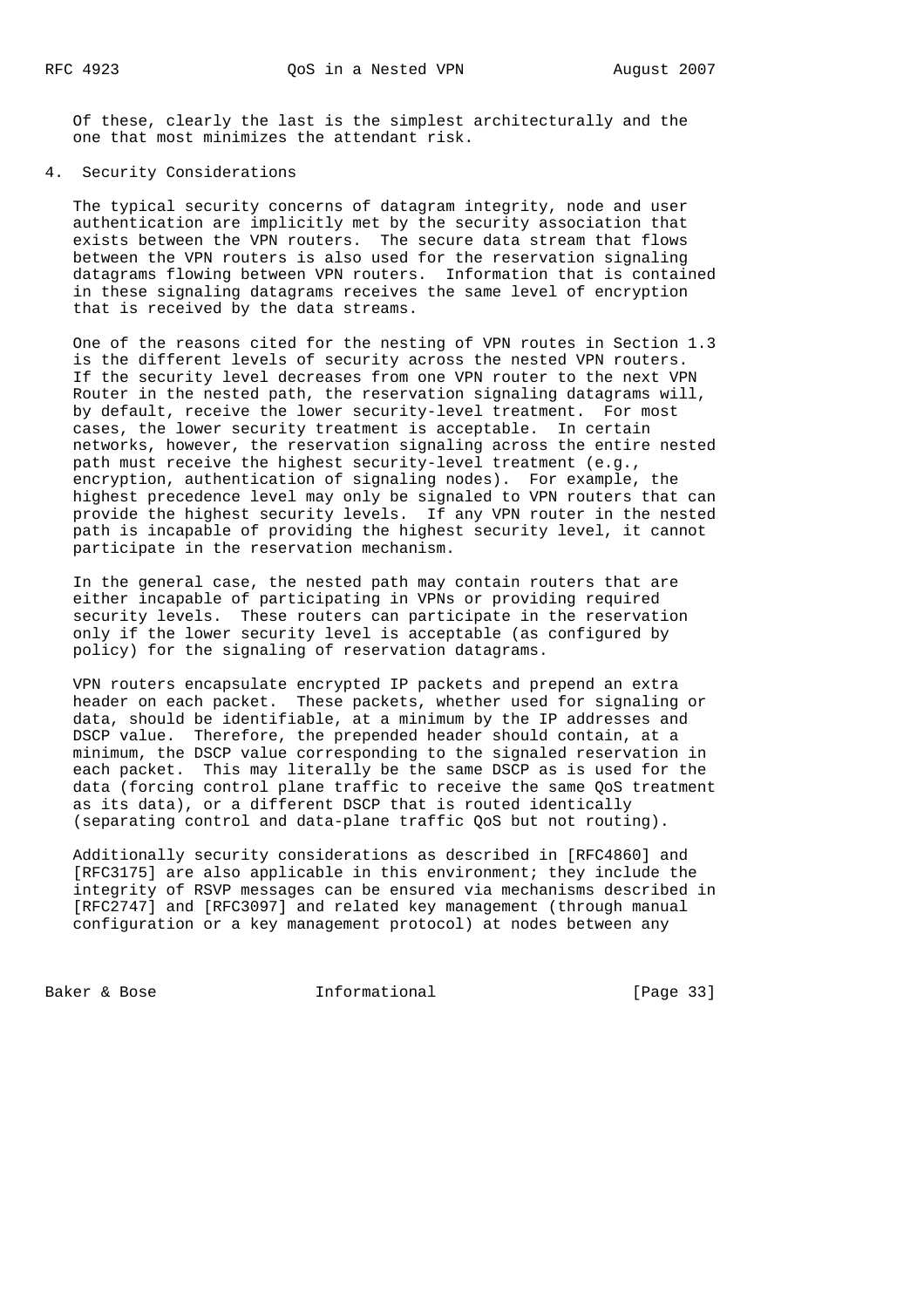aggregator and deaggregator pair that processes the messages. In addition, confidentiality can be provided between hops by employing IPsec. Further work in the IETF MSEC Working Group may be applicable in these environments for key management and confidentiality.

5. Acknowledgements

 Doug Marquis, James Polk, Mike Tibodeau, Pete Babendreier, Roger Levesque, and Subha Dhesikan gave early review comments.

 Comments by Sean O'Keefe, Tony De Simone, Julie Tarr, Chris Christou, and their associates resulted in Section 3.2.

 Francois Le Faucheur, Bruce Davie, and Chris Christou (with Pratik Bose) added [RFC4860], which clarified the interaction of this approach with the DSCP.

6. References

6.1. Normative References

- [RFC2205] Braden, B., Zhang, L., Berson, S., Herzog, S., and S. Jamin, "Resource ReSerVation Protocol (RSVP) -- Version 1 Functional Specification", RFC 2205, September 1997.
- [RFC2207] Berger, L. and T. O'Malley, "RSVP Extensions for IPSEC Data Flows", RFC 2207, September 1997.
- [RFC2746] Terzis, A., Krawczyk, J., Wroclawski, J., and L. Zhang, "RSVP Operation Over IP Tunnels", RFC 2746, January 2000.
- [RFC2750] Herzog, S., "RSVP Extensions for Policy Control", RFC 2750, January 2000.
- [RFC2996] Bernet, Y., "Format of the RSVP DCLASS Object", RFC 2996, November 2000.
- [RFC3175] Baker, F., Iturralde, C., Le Faucheur, F., and B. Davie, "Aggregation of RSVP for IPv4 and IPv6 Reservations", RFC 3175, September 2001.
- [RFC4495] Polk, J. and S. Dhesikan, "A Resource Reservation Protocol (RSVP) Extension for the Reduction of Bandwidth of a Reservation Flow", RFC 4495, May 2006.

Baker & Bose Theorem Informational Theorem (Page 34)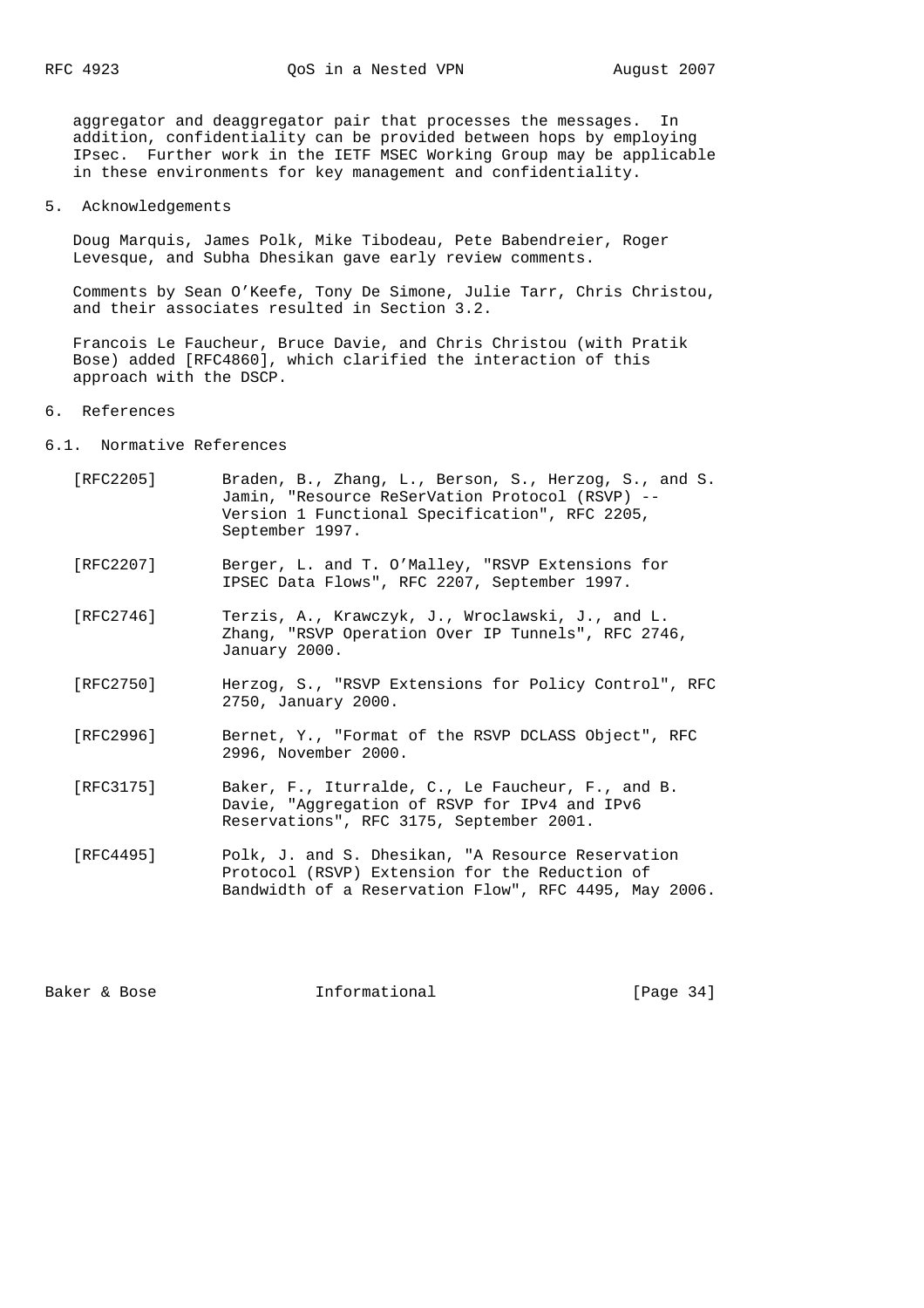- [RFC4542] Baker, F. and J. Polk, "Implementing an Emergency Telecommunications Service (ETS) for Real-Time Services in the Internet Protocol Suite", RFC 4542, May 2006.
- [RFC4860] Le Faucheur, F., Davie, B., Bose, P., Christou, C., and M. Davenport, "Generic Aggregate Resource ReSerVation Protocol (RSVP) Reservations", RFC 4860, May 2007.

## 6.2. Informative References

- [ITU.MLPP.1990] International Telecommunications Union, "Multilevel Precedence and Preemption Service", ITU-T Recommendation I.255.3, 1990.
- [RFC0791] Postel, J., "Internet Protocol", STD 5, RFC 791, September 1981.
- [RFC1633] Braden, B., Clark, D., and S. Shenker, "Integrated Services in the Internet Architecture: an Overview", RFC 1633, June 1994.
- [RFC2209] Braden, B. and L. Zhang, "Resource ReSerVation Protocol (RSVP) -- Version 1 Message Processing Rules", RFC 2209, September 1997.
- [RFC2210] Wroclawski, J., "The Use of RSVP with IETF Integrated Services", RFC 2210, September 1997.
- [RFC2460] Deering, S. and R. Hinden, "Internet Protocol, Version 6 (IPv6) Specification", RFC 2460, December 1998.
- [RFC2474] Nichols, K., Blake, S., Baker, F., and D. Black, "Definition of the Differentiated Services Field (DS Field) in the IPv4 and IPv6 Headers", RFC 2474, December 1998.
- [RFC2475] Blake, S., Black, D., Carlson, M., Davies, E., Wang, Z., and W. Weiss, "An Architecture for Differentiated Services", RFC 2475, December 1998.
- [RFC2747] Baker, F., Lindell, B., and M. Talwar, "RSVP Cryptographic Authentication", RFC 2747, January 2000.

Baker & Bose The Informational The Informational [Page 35]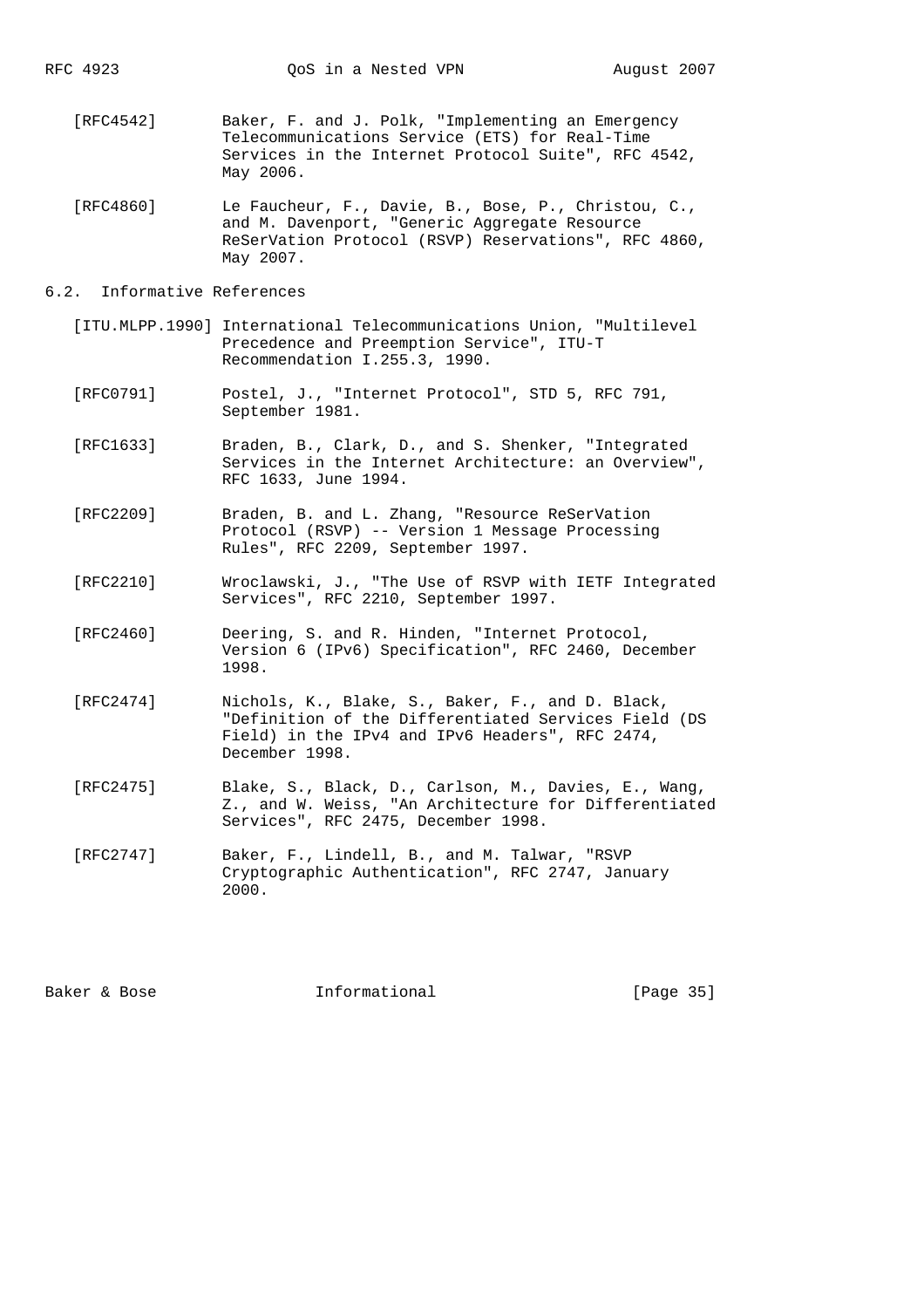- [RFC2872] Bernet, Y. and R. Pabbati, "Application and Sub Application Identity Policy Element for Use with RSVP", RFC 2872, June 2000.
	- [RFC3097] Braden, R. and L. Zhang, "RSVP Cryptographic Authentication -- Updated Message Type Value", RFC 3097, April 2001.
	- [RFC3181] Herzog, S., "Signaled Preemption Priority Policy Element", RFC 3181, October 2001.
	- [RFC3182] Yadav, S., Yavatkar, R., Pabbati, R., Ford, P., Moore, T., Herzog, S., and R. Hess, "Identity Representation for RSVP", RFC 3182, October 2001.
	- [RFC3246] Davie, B., Charny, A., Bennet, J., Benson, K., Le Boudec, J., Courtney, W., Davari, S., Firoiu, V., and D. Stiliadis, "An Expedited Forwarding PHB (Per-Hop Behavior)", RFC 3246, March 2002.
	- [RFC3261] Rosenberg, J., Schulzrinne, H., Camarillo, G., Johnston, A., Peterson, J., Sparks, R., Handley, M., and E. Schooler, "SIP: Session Initiation Protocol", RFC 3261, June 2002.
	- [RFC3312] Camarillo, G., Marshall, W., and J. Rosenberg, "Integration of Resource Management and Session Initiation Protocol (SIP)", RFC 3312, October 2002.
	- [RFC3473] Berger, L., "Generalized Multi-Protocol Label Switching (GMPLS) Signaling Resource ReserVation Protocol-Traffic Engineering (RSVP-TE) Extensions", RFC 3473, January 2003.
	- [RFC3474] Lin, Z. and D. Pendarakis, "Documentation of IANA assignments for Generalized MultiProtocol Label Switching (GMPLS) Resource Reservation Protocol - Traffic Engineering (RSVP-TE) Usage and Extensions for Automatically Switched Optical Network (ASON)", RFC 3474, March 2003.
	- [RFC4301] Kent, S. and K. Seo, "Security Architecture for the Internet Protocol", RFC 4301, December 2005.
- [RFC4303] Kent, S., "IP Encapsulating Security Payload (ESP)", RFC 4303, December 2005.

Baker & Bose Theorem Informational Theorem (Page 36)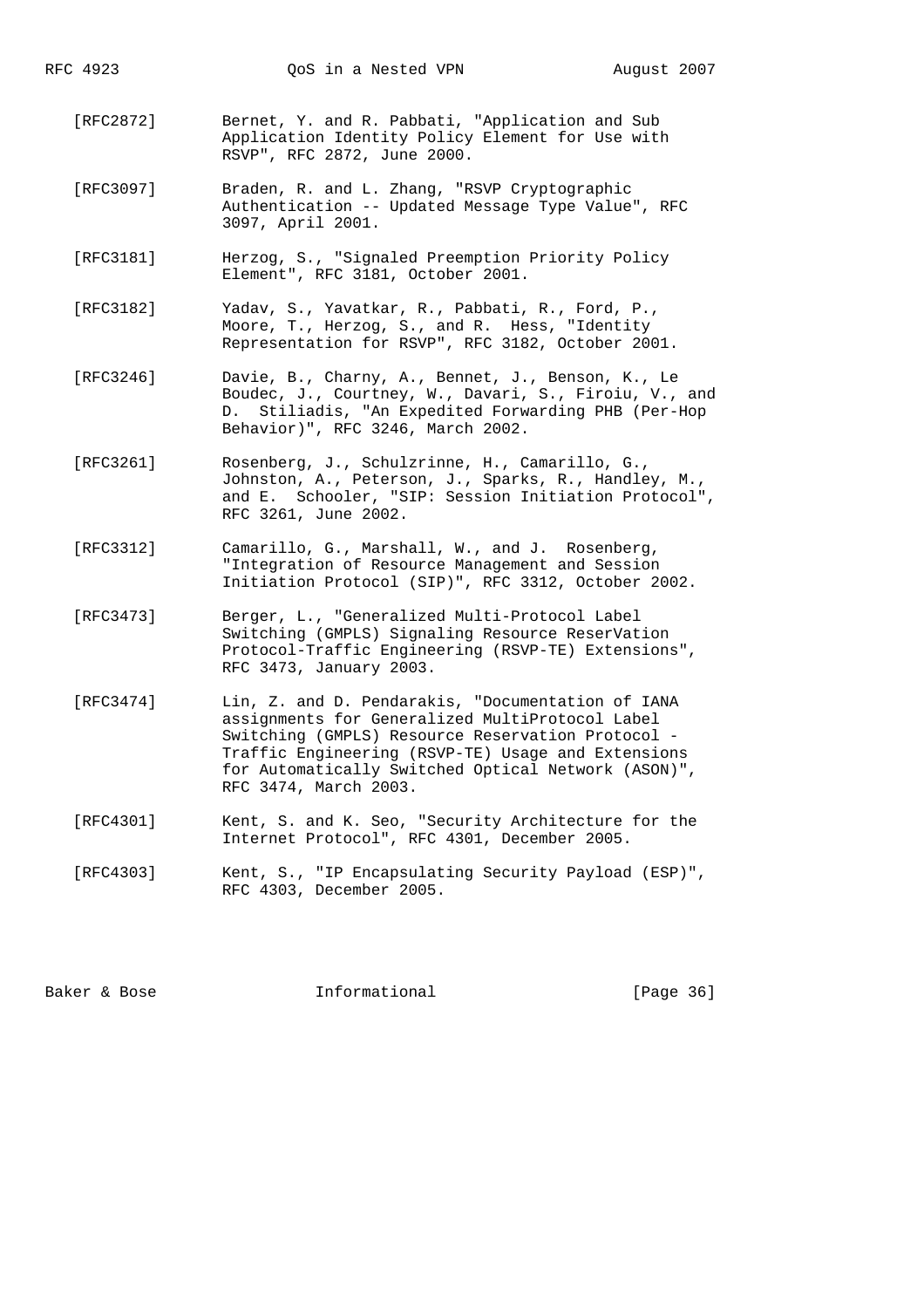Authors' Addresses

 Fred Baker Cisco Systems 1121 Via Del Rey Santa Barbara, California 93117 USA Phone: +1-408-526-4257 Fax: +1-413-473-2403 EMail: fred@cisco.com

 Pratik Bose Lockheed Martin 700 North Frederick Ave Gaithersburg, Maryland 20871 USA

 Phone: +1-301-240-7041 Fax: +1-301-240-5748 EMail: pratik.bose@lmco.com

Baker & Bose **Informational** [Page 37]